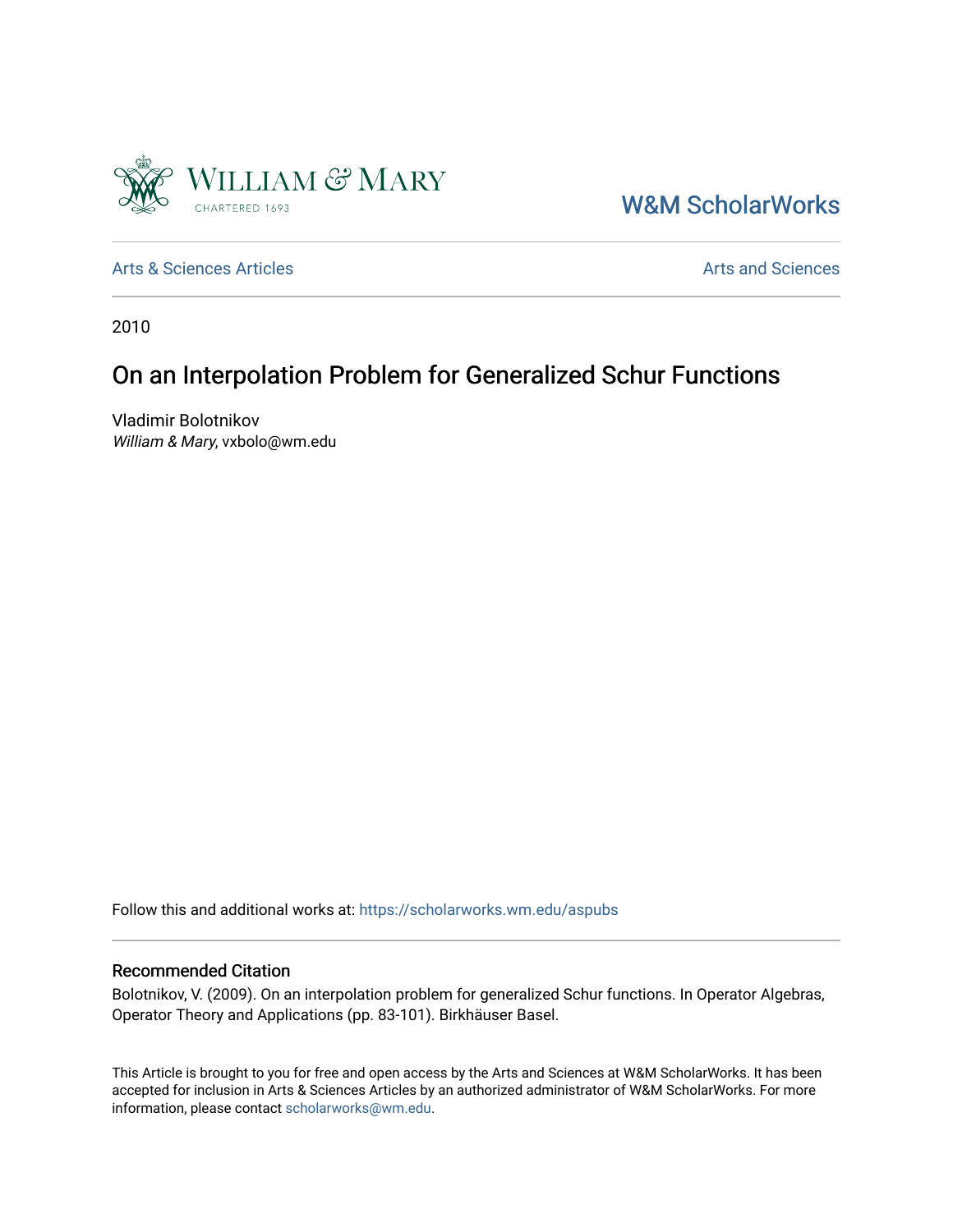#### **REVIEW**

# The dual kinase complex FAK-Src as a promising therapeutic target in cancer

Number of times this article has been viewed This article was published in the following Dove Press journal: OncoTargets and Therapy 10 June 2010

Victoria Bolós<sup>1,\*</sup> Joan Manuel Gasent<sup>2,\*</sup> Sara López-Tarruella<sup>3</sup> Enrique Grande1,#

1 Pfizer Oncology, Madrid, Spain; 2 Hospital Gral. Universitario Marina Alta, Oncology Department, Denia Alicante, 3,#Hospital Clínico San Carlos, Oncology Department, <sup>∗</sup> These authors contributed equally to this work, #Center affiliated to the Red Temática de Investigación Cooperativa (RD06/0020/0021). Instituto de Salud Carlos III (ISCIII), Spanish Ministry of Science and Innovation

Correspondence: M Victoria Bolós Pfizer Oncology, Avda. de Europa 20B, Alcobendas-Madrid, ZIP 28108, Spain Tel +34 91 490 96 60 Fax +34 91 490 97 51 Email mariavictoria.bolos@pfizer.com **Abstract:** Focal adhesion kinase (FAK) and steroid receptor coactivator (Src) are intracellular (nonreceptor) tyrosine kinases that physically and functionally interact to promote a variety of cellular responses. Plenty of reports have already suggested an additional central role for this complex in cancer through its ability to promote proliferation and anoikis resistance in tumor cells. An important role for the FAK/Src complex in tumor angiogenesis has also been established. Furthermore, FAK and Src have been associated with solid tumor metastasis through their ability to promote the epithelial mesenchymal transition. In fact, a strong correlation between increased FAK/Src expression/phosphorylation and the invasive phenotype in human tumors has been found. Additionally, an association for FAK/Src with resistances to the current anticancer therapies has already been established. Currently, novel anticancer agents that target FAK or Src are under development in a broad variety of solid tumors. In this article we will review the normal cellular functions of the FAK/Src complex as an effector of integrin and/or tyrosine kinase receptor signaling. We will also collect data about their role in cancer and we will summarize the most recent data from the FAK and Src inhibitors under clinical and preclinical development. Furthermore, the association of both these proteins with chemotherapy and hormonal therapy resistances, as a rationale for new combined therapeutic approaches with these novel agents, to abrogate treatment associated resistances, will also be reviewed.

**Keywords:** SRC, FAK, cancer, therapeutic target, FAK inhibitors, SRC inhibitors

# **The nonreceptor tyrosine kinases FAK and SRC** The FAK-SRC complex in the integrin and tyrosine kinase receptor setting

# Integrins are a family of transmembrane receptors that link the extracellular matrix (ECM) and the intracellular actin-cytoskeleton. These cell-matrix areas of adhesion are known as focal adhesion (FA) contacts/areas. Integrins cluster when they bind to ECM. Integrin clustering has a structural role but also induces the activation of intracellular signaling pathways that lead to important cellular responses such as proliferation, survival, migration and invasion in both normal and tumor cells.<sup>1</sup> In this setting, the linked activities of two nonreceptor intracellular tyrosine kinases, focal adhesion kinase (FAK) and steroid receptor coactivator (Src), is a common intracellular point of convergence in the signaling initiated by this integrin-ECM interaction. In response to the clustering, FAK associates to the cytoplasmic tail of the integrin and in response to this association FAK phosphorylates at its tyrosine residue 397 (Y397). Although this Y397 phosphorylation is mainly due to autophosphorylation; transphosphorylation by growth factors might also occur. This phosphorylated tyrosine provides a docking site for Src

For personal use only.

OncoTargets and Therapy 2010:3 83–97

© 2010 Bolós et al, publisher and licensee Dove Medical Press Ltd. This is an Open Access article which permits unrestricted noncommercial use, provided the original work is properly cited.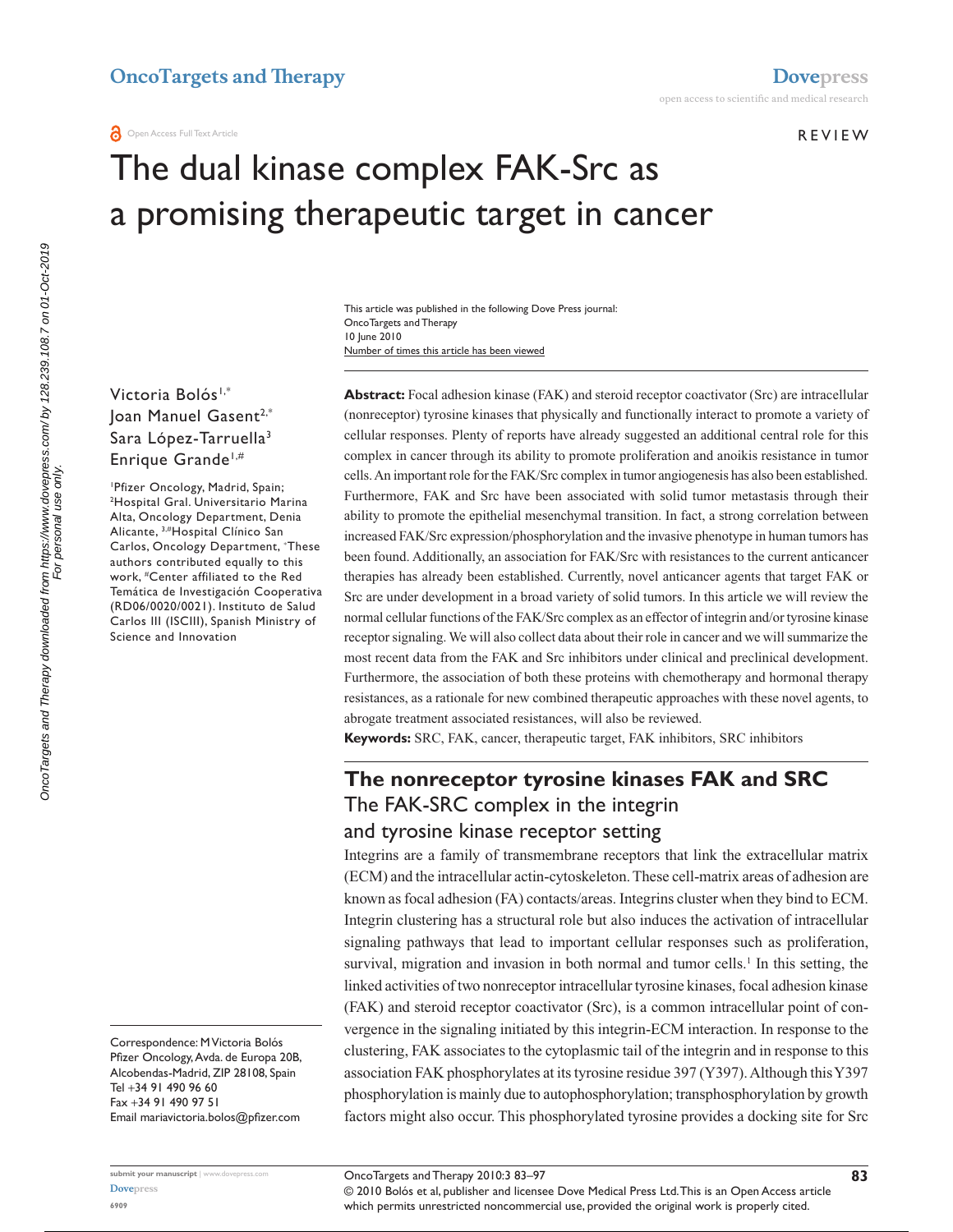(Figure 1).2 The tyrosine kinase Src, then, phosphorylates additional sites on FAK, leading to further increased activity of FAK and allowing the recruitment of proteins that contain Src homology 2 (SH2) domains such as Grb2 and PI3K.<sup>3</sup> The mutually activated FAK/Src complex then initiates a cascade of phosphorylation events of new protein–protein interactions to trigger several signaling pathways that eventually leads to different cellular responses. For instance, Grb2, once bound to FAK can recruit SOS into the complex and activates the downstream Ras-MAPK pathway and/or may also transduces the signal through the activation of the PI3K-Akt cascade.<sup>3-5</sup>

Adhesion is a hallmark of solid cancer cells and integrins are a nexus between intracellular signaling and cytoskeletal dynamics; besides, integrin-mediated signaling also intersects with growth factor-mediated signaling through various levels of cross-talk. In this complex network, the FAK/Src complex also transduces signals from tyrosine kinase receptors (TKRs) or integrates signals from both, integrins and TKRs, (see Figure 1) in normal and tumor cells.<sup>3,4</sup> As an illustration of this connection in breast cancer, transforming growth factor β (TGF-β) has recently been found to be able to induce membrane-proximal clustering of human EGF (Epidermal Growth Factor) receptor 2, (HER2) and integrins by activating Src-FAK and receptor association to the cytoskeleton.<sup>6</sup>

Platelet-derived growth factor receptor (PDGF-R), epidermal growth factor receptor (EGF-R), fibroblast growth factor receptor (FGF-R), insulin-like growth factor-1 receptor (IGF-1R), hepatocyte growth factor (HGF-R), colony-stimulating factor-1 receptor (CSF-1R) or, stem cell factor receptor (SCF-R) are also TKRs that may transduce their signal by FAK/Src activation. As a consequence, the FAK/Src complex is potentially involved in different steps of tumorogenesis and further growth and metastatic progression of malignant tumors.7,8

The increased expression or activity of FAK and/or Src in tumors is associated with a more invasive and aggressive phenotype and has lead to the development of Src and FAK inhibitors as new anticancer drugs. $9-12$  These drugs are able to block proliferation, survival, angiogenesis and/or migration/invasion in preclinical tumor models<sup>13</sup> and some of them have already shown preliminary antitumor activity in clinical trials with cancer patients.<sup>14–19</sup>

#### **FAK and Src structure**

c-Src was the first characterized human oncogene. In 1909 Peyton Rous identified the Rous Sarcoma's Virus (RSV).<sup>20,21</sup> Later, in 1958, the v-Src gene was identified as the cause

that allowed RSV to produce the sarcoma when the virus infected healthy chickens. The v-Src gene was taken up by RSV and incorporated into its genome conferring the virus the advantage of being able to stimulate uncontrolled proliferation in host chicken cells. Finally the human homologue of the v-Src gene, c-Src, was characterized as the first oncogene in humans.<sup>22</sup>

c-Src is a nonreceptor tyrosine kinase. The Src family comprises of eight members in humans (Src, Fyn, Yes, Lyn, Lck, Hck, Blk and Fgr) with a molecular weight between 52–62 KDa.22,23 Each Src kinase family member is comprised of six domains. A SH4 domain placed at the N-terminal tail is involved in targeting Src to the plasmatic membrane. Adjacent to the SH4 domain, a region that is specific to each Src family member followed by a SH3 and a SH2 domain, both of them involved in the interaction of Src with other intracellular proteins (Figure 2).23 Additionally, in the C-terminal tail, there is an SH1 domain involved in adenosine tri-phosphate (ATP) and substrate binding. This SH1 domain shows tyrosine kinase activity. The phosphorylation in the Y419 residue of the SH1 domain is required for maximum kinase activity. Immediately adjacent to the SH1 domain, there is another C-terminal region that acts as a negative regulatory domain that is itself regulated by phosphorylation. After phosphorylation of the Y530 residue, placed in this negative regulatory domain, Src undergoes conformational changes and becomes inactive.<sup>23</sup> Src activation is regulated at many different levels. In response to a signal stimuli Src translocates from the cytosol to the membrane where it will be activated by phosphorylation, the intracellular localization of Src is therefore one of the key regulatory mechanisms that control Src activation.<sup>24</sup> In addition the binding of FAK to the SH2 domain of Src relieves its autoinhibitory interaction that leads to the activation of Src. Once activated, Src phosphorylates FAK on a number of additional tyrosine residues, leading to further increased activity of FAK.2,23,25 In this sense, FAK acts as a molecular scaffold protein to activate and recruit Src to its substrates.

FAK was first identified in the search for proteins that where tyrosine phosphorylated in an integrin dependent manner and also in Src transformed fibroblasts as a key substrate of Src oncoprotein.<sup>26</sup> It was described as a focal adhesion-associated nonreceptor protein tyrosine kinase<sup>27,28</sup> ubiquitously expressed and encoded by an evolutionarily highly conserved gene.

FAK harbors a central region with kinase activity that is flanked by a large N-terminal region that contains the erythrocyte band four 1-ezrin-radixin-moesin (FERM) domain and by a C-terminal region that contains the focal adhesion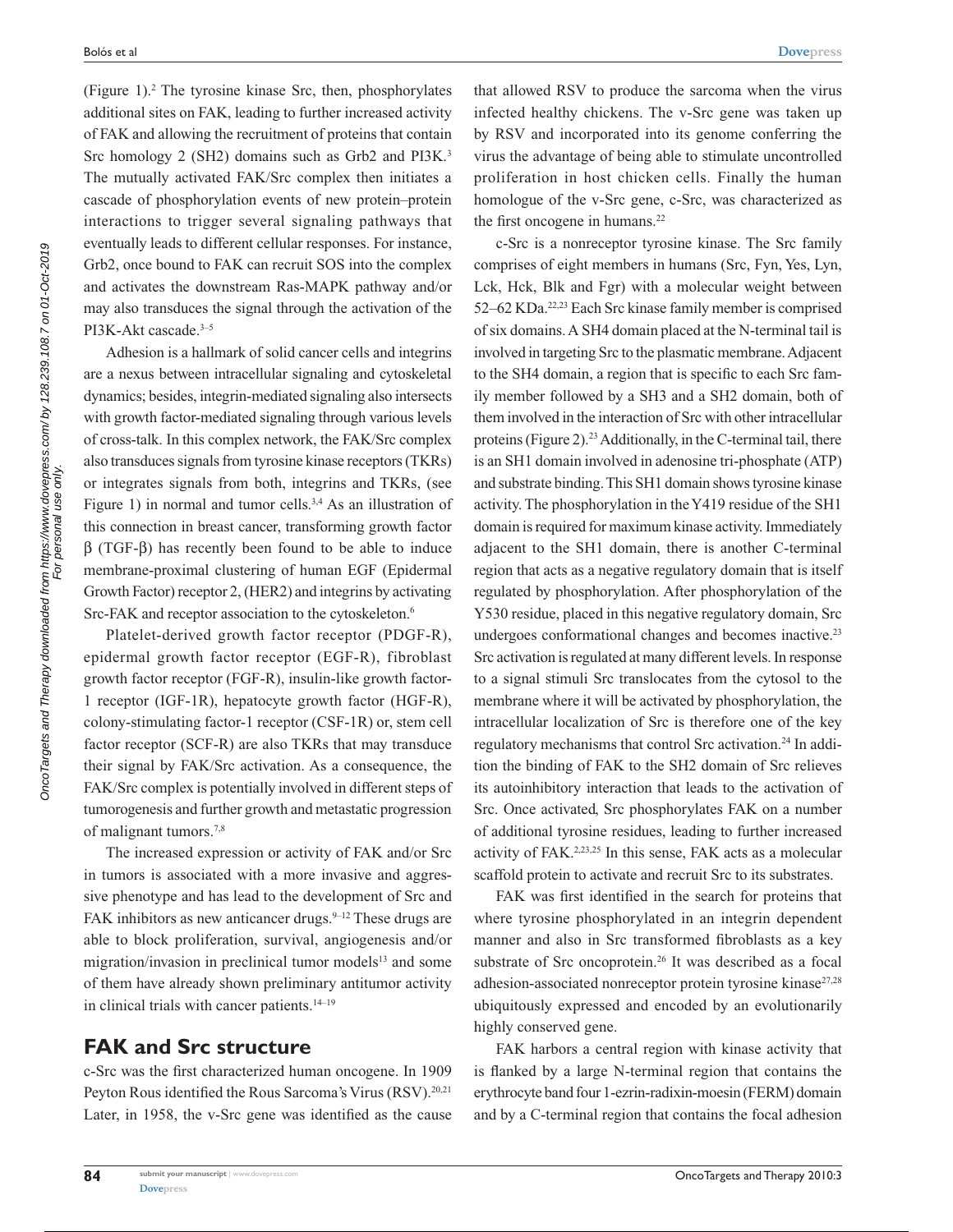

**Figure 1** FAK/Src complex mediated signaling pathway.

**Notes:** The FAK/Src complex transduces signals from a variety of membrane receptors such as tyrosine kinase repectors and integrins through the activation of intracellular signaling pathways such as PI3K-AKt and Ras-MAPK to reach a cellular response.

**Abbreviations:** ERK, extracellular signal regulated kinase; FA, focal adhesions; MEK, mitogen-activated protein; FAK, focal adhesion kinase; VEGF, vascular endothelial growth factor; MMPs, matrix metalloproteinases.

targeting (FAT) domain. The Y397 residue, immediately adjacent to the kinase domain, is autophosphorylated in response to the clustering of integrins. This autophosphorylation increases the catalytic activity of FAK and creates a high affinity binding site for the SH2 domain of Src. This interaction recruits and activates Src. The formation of the complex with Src is the most critical event in FAK-associated signaling. Src binds the Y397 residue and phosphorylates other FAK residues including Y576 and Y577 placed on the catalytic loop of the kinase and Y861 that are important for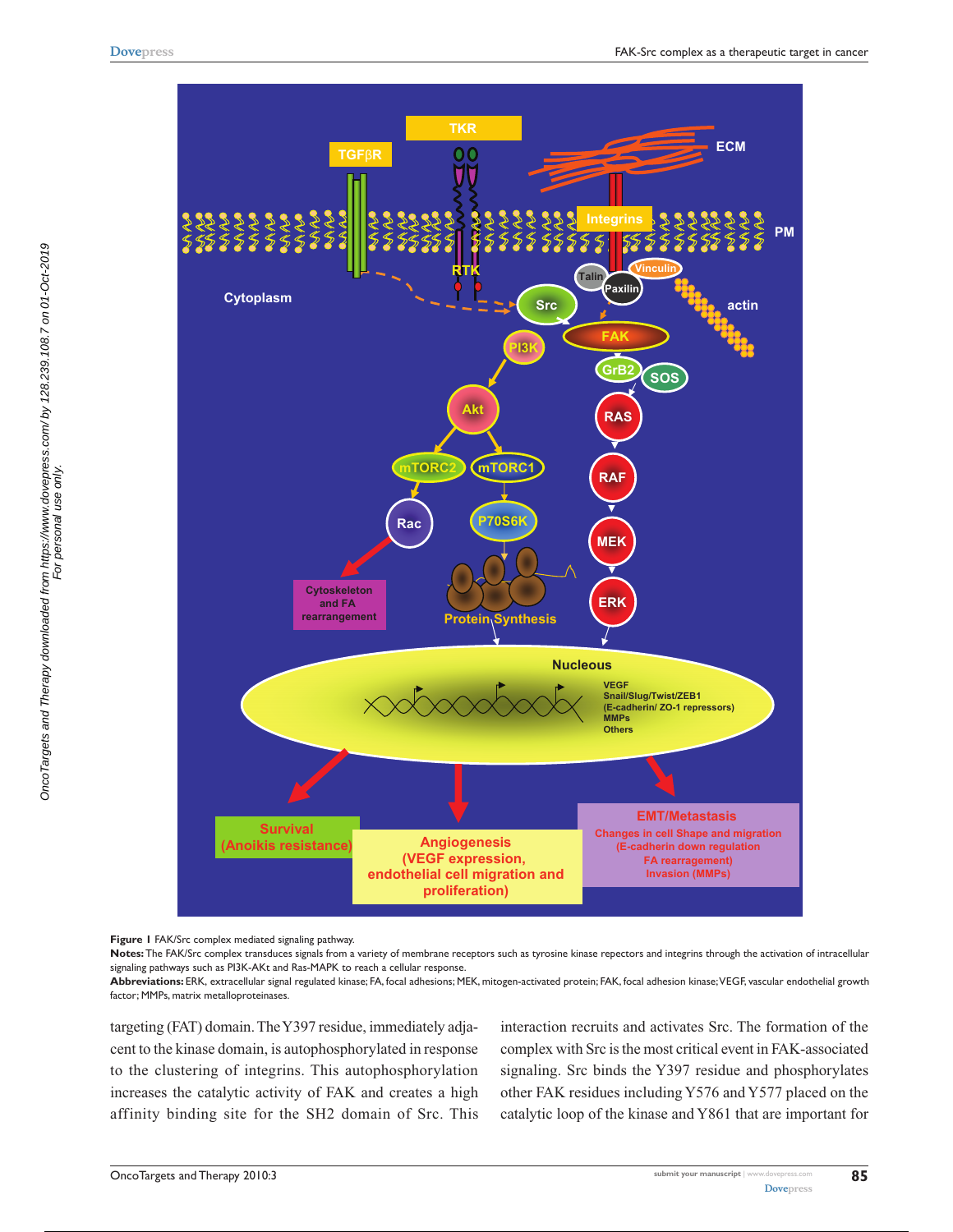

#### **Figure 2** FAK and Src structure.

**Notes: A**) FAK structure. FAK harbors a central region with kinase activity that is flanked by a N-terminal region that contains the FERM domain and by a C-terminal region that contains the FAT domain. The autophosphorylation in its Y397 residue increases its catalytic kinase activity and allows the binding of specific intracellular proteins. FAK is phosphorylated by Src in its Y576 and Y577 residues allowing its full catalytic activity. In absence of stimulus, the FERM domain works as a negative regulator of FAK activity through its interaction with the kinase domain preventing the phosphorylation in Y397. In response of stimuli, the FERM domain interacts with the cytoplasmic tail of the integrins. Allowing the autophosphorylation of FAK in this tyrosine. The FAT domain, placed in the C-terminal region, mediates the co-localization of FAK with the FA areas through the interaction of FAK with the FA associated proteins talin and paxillin. Two proline-rich domains (PR) mediate the interaction of FAK with SH3 containing proteins such as p130 CAS. **B**) Src structure. Src is comprised of six domains: a SH4 involved in targeting Src to the plasmatic membrane, a region U that is specific of each Src family member, a SH3 and a SH2 domain involved in the interaction of Src with other intracellular proteins and a SH1 domain involved in ATP and substrate binding. The phosphorylation in Y419 residue of the SH1 domain is required for maximum kinase activity. Placed immediately adjacent to the SH1 domain there is a negative regulatory domain. After phosphorylation of the Y530 residue, in the negative regulatory domain, Src becomes inactive.

**Abbreviations:** FAK, focal adhesion protein; RTK, tyrosine kinase receptor; FERM, Band 4.1 Ezrin, Radixin, Moesin; PI3K, phosphoinositide 3 kinase.

full catalytic activity of FAK. Y925 has been also identified as an important site for phosphorylation by Src, which involves Src in induced epithelial mesenchymal transitions (EMTs).29,30 In the absence of stimuli from integrins and/or TKRs, the FERM domain works as a negative regulator of FAK activity. This domain interacts with the kinase domain preventing Y397 phosphorylation. Conversely, in response to co-clusters of integrins and TKRs, the FERM domain interacts with the cytoplasmic tail of the integrin allowing FAK-autophosphorylation in this Y397 residue. The FAT domain, placed in the C-terminal region, mediates the colocalization of FAK with the FA areas through the interaction of FAK with the FA associated proteins talin and paxillin. Furthermore, two proline rich domains, placed adjacent to the FAT domain, mediate the interaction of FAK with SH3

containing proteins such as  $p130CAS$ .<sup>9,11</sup> The ability of FAK to promote the activation of p130CAS depends on Src activity. Although the scaffold function of FAK to recruit Src to its substrates is has already been well established, however less is known regarding FAK kinase activity.

Besides integrins, the N-terminal region of FAK also interacts with TKRs, and this interaction may be involved in the regulation of FAK activity and in addition in cross-talks between integrins and TKRs.<sup>31</sup> Phosphorylation of FAK. Y861 promotes association of FAK with the  $\alpha_{y} \beta_{5}$  integrin following vascular endothelial growth factor (VEGF) stimulation.<sup>32</sup>

Different FAK isoforms from alternative splicing have been found: FAK, proline rich tyrosine kinase 2 (PYK2) and FAK related nonkinase (FRNK).<sup>9</sup> FRNK lacks the catalytic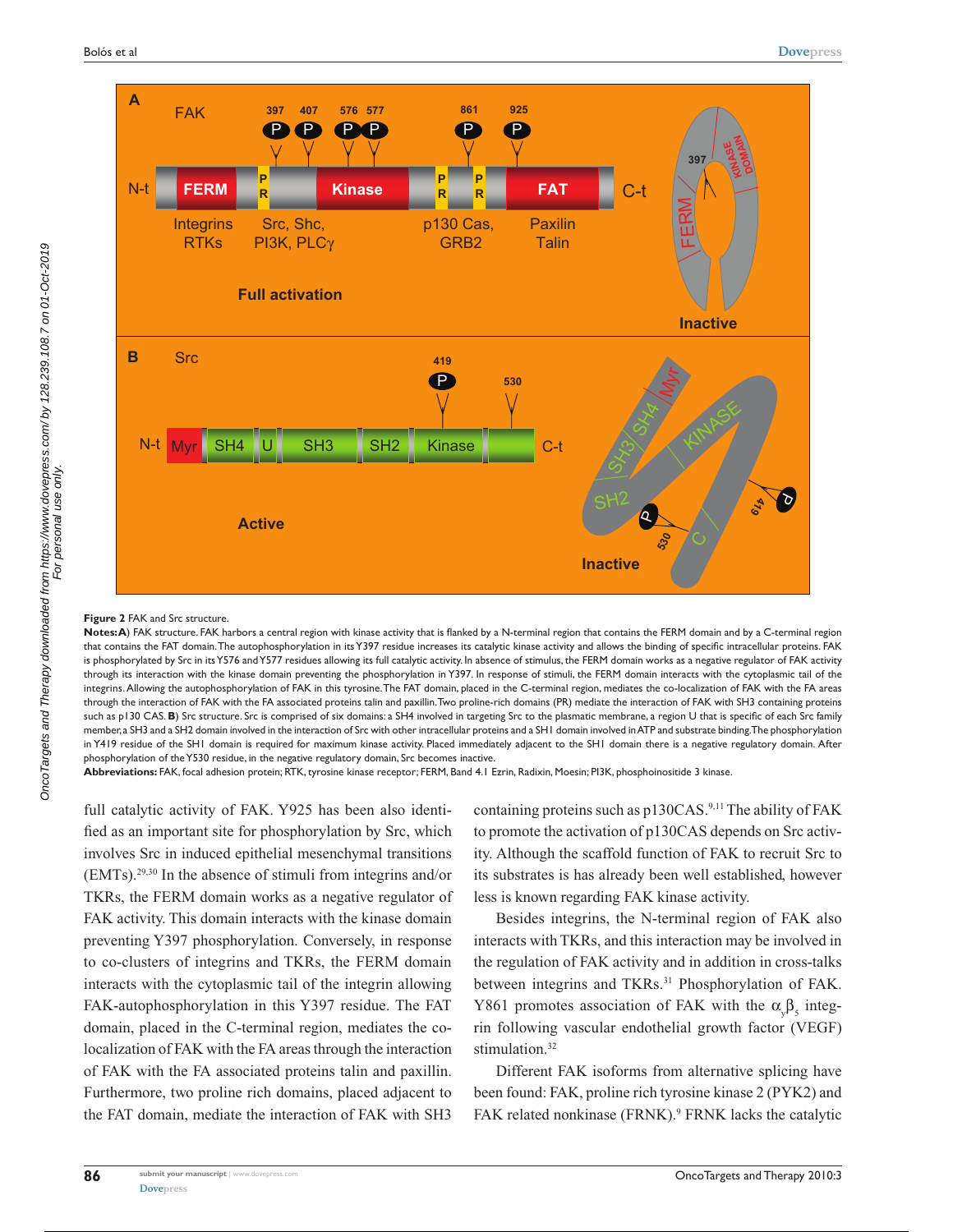domain working as a FAK inhibitor competing with nontruncated endogenous FAK for the localization at FA areas.<sup>33</sup>

FAK activity is under strict regulation by a variety of kinases and phosphatases such as glycogen synthetase kinase 3 type β (GSK3 β), tyrosine phosphatase SHP-2, serine/ threonine protein phosphatase type 1 as well as by  $Src$ .<sup>9,34,35</sup>

# **FAK and Src and their function in normal and tumor cells**

Although, most available articles in the literature show FAK and Src as independent proteins, the current idea that both proteins work as a protein complex in the cellular signaling networks is emerging. FAK would form a binary complex with Src family kinases which can phosphorylate other substrates and trigger multiple intracellular signaling pathways that would induce different cellular responses.

FAK and Src are not only critical modulators of signaling pathways mediated by TKRs and integrins, they also respond to stimuli from G protein-coupled receptors, cell–cell adhesion proteins (ie, cadherins) and steroid hormone receptors to control a variety of normal and oncogenic cellular responses such as cell survival, proliferation and migration/invasion.4,22,23,34,36,37

FAK-null embryos exhibit an early embryonic lethal phenotype.38 These embryos show multiple defects, including a disorganized cardiovascular system due to extensive defects in angiogenesis and vasculogenesis.38 Accordingly, over expression of FAK in vascular endothelial cells promotes angiogenesis.39 In addition, conditional deletion of FAK in adult mouse epithelium was not lethal, and probably due to a functional compensatory effect mediated by its related family member PYK2.40 Although PYK2 knock out mice develop normally except they do exhibit defective macrophage migration.41,42 The above data suggested that endothelial cells may posses an adaptive capacity to switch to PYK2 dependant signaling after deletion or inhibition of FAK. Thus, FAK and PYK2 inhibition may result in an antiangiogenic effect.

An interesting interaction has also been reported between FAK and the tumor suppressor protein p53, via the FERM domain that triggers p53 degradation, so that loss of FAK results in activation of p53 which could eventually suggest new approaches to trigger cytotoxic drug induced apoptosis.43

Although, Src-null mice were viable, the analysis of homozygous mutants showed that they were deficient in bone remodeling (they had an impaired osteoclast function) and also developed osteopetrosis. This phenotype demonstrated that Src is not required for general cell viability

possibly due to a Src functional overlap with other related tyrosine kinases such as FAK. Therefore, Src may play an essential role in bone formation.<sup>44</sup> Accordingly, cancer patients treated with a Src inhibitor showed reduced serum levels of bone resorption markers suggesting Src inhibitors as a possible effective treatment for established bone metastasis.45,46

In normal adult tissues and tumor cells, FAK and Src control many important biological processes within the cell. They have been associated with responses of cell growth and survival.<sup>9,10</sup> In addition, they have also been involved in anoikis (apoptosis induced when anchorage-dependent cells detach from the surrounding ECM) resistance in tumor cells.<sup>47–50</sup> Hence, FAK/Src activation may promote the anchorage-independent growth/transformation of tumor cells through the inhibition of the apoptotic response.<sup>48,49</sup> FAK activation, in response to integrins, has an important role in FA turnover/rearrangement. This process is crucial for cell spreading and migration in physiological and pathological processes (ie, FA turnover is essential for EMTs during the metastatic behavior of tumor cells and in endothelial cell migration during tumor angiogenesis).<sup>9</sup> Phosphorylation of FAK-Y925 is the major Src-specific phosphorylation event that is associated with integrin adhesion dynamics and E-cadherin deregulation during Src-induced EMT.29,30

Furthermore, FAK has already been found, at elevated levels, in the majority of human cancers (head and neck, colon, breast, prostate, liver, thyroid, and others), particularly in highly invasive metastases.<sup>51</sup> High levels of Phospho-FAK Y397 has already been found in: ovarian invasive tumors;<sup>52</sup> acute myeloid leukemia;<sup>53</sup> squamous cell carcinoma of the laryn;<sup>54</sup> invasive cervical carcinoma;<sup>55</sup> invasive human colon cancer cells;<sup>56</sup> medullary thyroid cancer cell lines;<sup>57,58</sup> human pancreatic cancer cells;<sup>59</sup> glioma cells;<sup>60</sup> and other tumor types. Furthermore, high levels of FAK phosphorylated in other tyrosine residues have already been found in specific tumor types. Papillary thyroid cancer samples show high phosphor-Y861-FAK levels and high levels of phopho-Y861-FAK have also been correlated with sensitivity to the Src inhibitor AZD0530 in papillary and also in anaplastic thyroid cancer models.61 Although, the relationship between Src and cancer progression is best documented in colon and breast cancer.<sup>10,62</sup> Src over expression or over activation has also been shown in a variety of human biopsies from primary tumors and their metastases (Figure 3).<sup>23</sup>

An additional pro-angiogenic role for FAK and Src signaling in tumors has also been suggested. $63-69$  FAK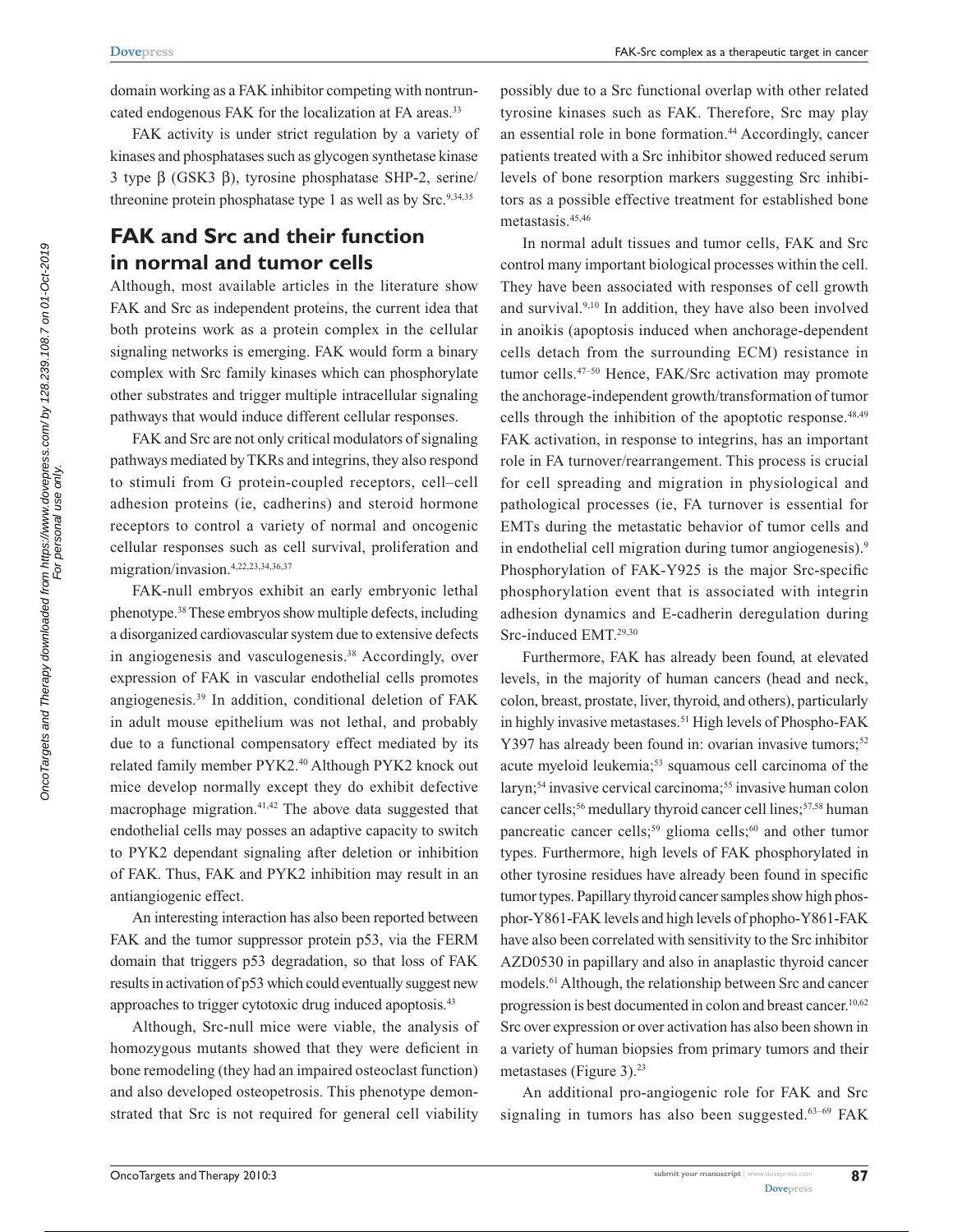expression has been found in tumor endothelial cells from grade III and IV astrocytoma biopsies; whereas FAK expression was absent in endothelial cells of normal brain biopsies.63 Accordingly, tumor endothelial cells transfected with FRNK (a negative FAK regulator) showed less migration *in vitro* than control cells; suggesting that FAK is involved in tumor-angiogenesis, at least in part, through the induction of endothelial cell migration.<sup>63</sup> Preclinical data from prostate cancer cell lines have also suggested a role for FAK signaling in the induction of VEGF expression in tumor cells.70 Additionally, an intracellular cross-talk between the Ang-1 TKR (Tie-2) involved in angiogenesis in tumors and integrin pathways has also been shown.<sup>71</sup> The binding of integrin  $\alpha$ 1 $\beta$ 5 to ECM-glycoproteins may lead to the association of Tie-2 with integrin α1β. The stimulation of Tie-2 by Ang-1 may promote the recruitment of FAK to the TKR-integrin areas inducing an endothelial cell response (sprouting and stabilization of the new tumor vessels).71 Src has also been associated with VEGF production in tumor cells.<sup>66</sup> In fact, Src inhibition decreases angiogenesis *in vivo.*68,69

Immunohistological data about the expression/correlation between active FAK/Src on primary tumors and on their metastases is still awaited, to explore the value of FAK/Src as predictors of tumor outcome.

In fact, as we will review below, a link for FAK/Src with chemoresistance has already been reported in tumor models. In fact, FAK downregulation enhances docetaxel cytotoxicity in ovarian cancer cells.72 Moreover, FAK downregulation also increases gemcitabine chemosensitivity in pancreatic cancer cells.73 Accordingly, a variety of reports show a role for Src in the promotion of chemoresistance.74–77 Src inhibitors have already shown single agent activity in cancer patients after their progression to chemotherapy.78 Src inhibition promotes chemosensitivity in pancreatic cancer cells.74 In addition, a combination of 5-fluorouracil (5-FU) and a Src inhibitor in 5-FU-resistant human pancreatic cancer cell lines restored 5-FU-induced apoptosis.74 The potential mechanism for 5-FU chemosensitivity induced by Src inhibitors might be associated with the inhibition of the epidermal growth factor receptor-AKT (EGFR–AKT) pro-survival pathway induced by 5-FU. Fur-



**Figure 3** Role of the FAK-Src complex in the malignant progression of solid tumors.

**Notes:** FAK and Src play a critical role in solid tumor progression mainly through its ability to promote the epithelial-mesenchymal transition associated with the metastatic behavior of solid tumors.

**Abbreviations:** ECM, extracellular matrix; EMT, epithelial mesenchynal transitions; FAK, focal adhesion kinase; Src, steroid receptor coactivator.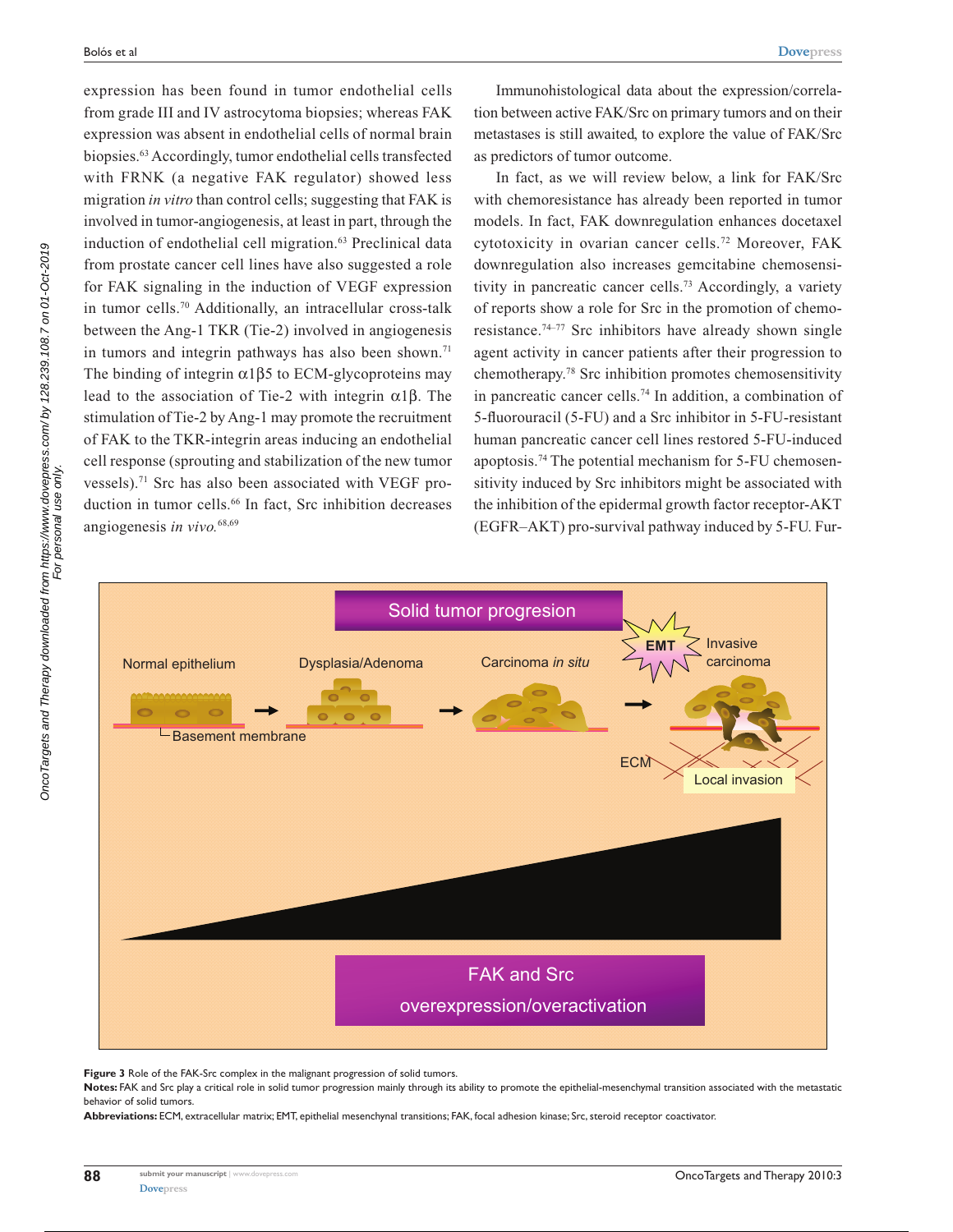thermore, a role for Src in mediating acquired endocrine resistance is also well established.10

Other FAK family members have also been associated with cancer. In fact, Pyk2 also shows a high expression and an association with tumor progression in a variety of tumor types such as: astrocytomas; breast; glioma; prostate; hepatocarcinoma; and nonsmall cell lung cancer.<sup>79-83</sup> In addition, other Src family members have also been associated with solid and hematological tumors; and inhibitors against Src family members are under development as new anticancer drugs.<sup>84</sup>

# **FAK-Src and tumor associated epithelial mesenchymal transition**

Epithelial mesenchymal transition (EMT) is a complex of cellular and molecular processes by which epithelial cells acquire mesenchymal and migratory properties.<sup>85</sup> EMT takes place during critical phases of embryonic development and is also a crucial step in the infiltration and progression in solid tumors. Hallmarks of EMT include loss of cell–cell contacts, induction of FA turnover and increased expression of mesenchymal (fibronectin, vimentin, N-cadherin, α-smooth muscle actin, and others) and invasiveness (ie, metalloproteinases) markers.<sup>86</sup> The EMT is at the convergence of different molecular pathways involving cell survival and resistance to apoptosis, invasion and tumor angiogenesis, metastasis and drug resistance in advanced tumors.<sup>87</sup>

A critical molecular feature in the loss of cell–cell contacts during EMT is the downregulation of the adhesion molecule E-cadherin (delocalization/loss of E-cadherin expression). A variety of membrane receptors such as integrins, TKRs, serine-threonine kinase receptors are able to induce E-cadherin downregulation during development and tumor progression through the activation of specific intracellular signaling cascades such as Ras-MAPK and PI3K-Akt-mTOR. In fact, transcriptional repressors (Snail, Slug, Twist, or ZEB1/2) involved in EMTs during development are also induced in response to EMT stimuli to repress E-cadherin expression during tumor progression.<sup>86</sup> Plenty of evidence suggests that FAK and Src, through its ability to integrate signals from numerous signaling receptors, plays a critical role in tumor-associated EMTs promoting intracellular signaling pathways that lead to the induction of E-cadherin repressors and to the subsequent E-cadherin downregulation as well as that promote FA turnover to allow tumor cell migration/invasion (Figure 1B).  $88-91$ 

# **New anticancer drugs that target FAK and Src**

Based on evidence that supports FAK as a molecular scaffold protein, activated by Src to recruit its substrates; and that Src, as a tyrosine kinase is involved in the catalytic activation of FAK, and triggers FAK kinase activity to promote a variety of cellular responses during tumor progression, preclinical and clinical studies with new agents that employ different mechanisms for the blockade of FAK or Src kinases are currently underway.<sup>9,10</sup> We show below a summary of the most advanced FAK and Src inhibitors under development (see Table 1).

Historically the first drugs synthesized with the aim of inhibiting T-cell activation via the Src family kinases Lck and Fyn were PP1 and PP2. The latest one is very selective for Src family kinases (SFKs). After PD173955 and PD173956 emerged with a lower selectivity than that of PP2, since these compounds were inhibitors of; Abl, Csk, platelet derived growth factor receptor (PDGFR) and EGFR. CGP76030 and CGP77675 were also multi-targeted agents against SFKs, Abl, EGFR and VEGF receptor (VEGFR) and SFKs, EGFR, FAK, and VEGFR, respectively. A third generation of molecules characterized by their higher potency in enzyme assays and their dual inhibition of c-Abl in a variety of imatinib-resistant c-Abl mutations appeared. The strong activity against c-Abl together with the potent anti-Src activity is explained by the strong structural similarity of the ATP binding domains in both kinases. The dual selectivity speeded up the development of these compounds.

At present, researchers are strongly focused on the study of the potential therapeutic benefits from the use of ATP-competitive kinase inhibitors against FAK and Src. These inhibitors interact with the ATP-binding pocket of FAK or Src and subsequently prevent FAK and Src autophosphorylation and therefore their activation.<sup>11</sup>

#### Dasatinib

Dasatinib (BMS-354825) is an orally active small multiselective inhibitor, which inhibits the kinases Src and Abl with IC50 values of 0.55 and 3.0 nM, respectively.<sup>92</sup> Dasatinib also inhibits other Src family members such as Fyn (half maximal inhibitory concentration [IC50] of 0.2 nM), LcK (IC50 of 1.1 nM) and Yes (IC50 of  $0.4$  nM).<sup>92</sup> Dasatinib blocks the wild type chimeric Bcr-Abl protein which arise from Philadelphia chromosome.<sup>93</sup> Dasatinib is a 20-fold more potent inhibitor than imatinib in cells expressing wild-type Bcr–Abl hybrid protein and it also has an antitumoral effect in those tumor cells expressing Bcr–Abl imatinib-resistant mutants.93 Dasatinib is also able to inhibit the tyrosine kinase receptors c-KIT, PDGFR-β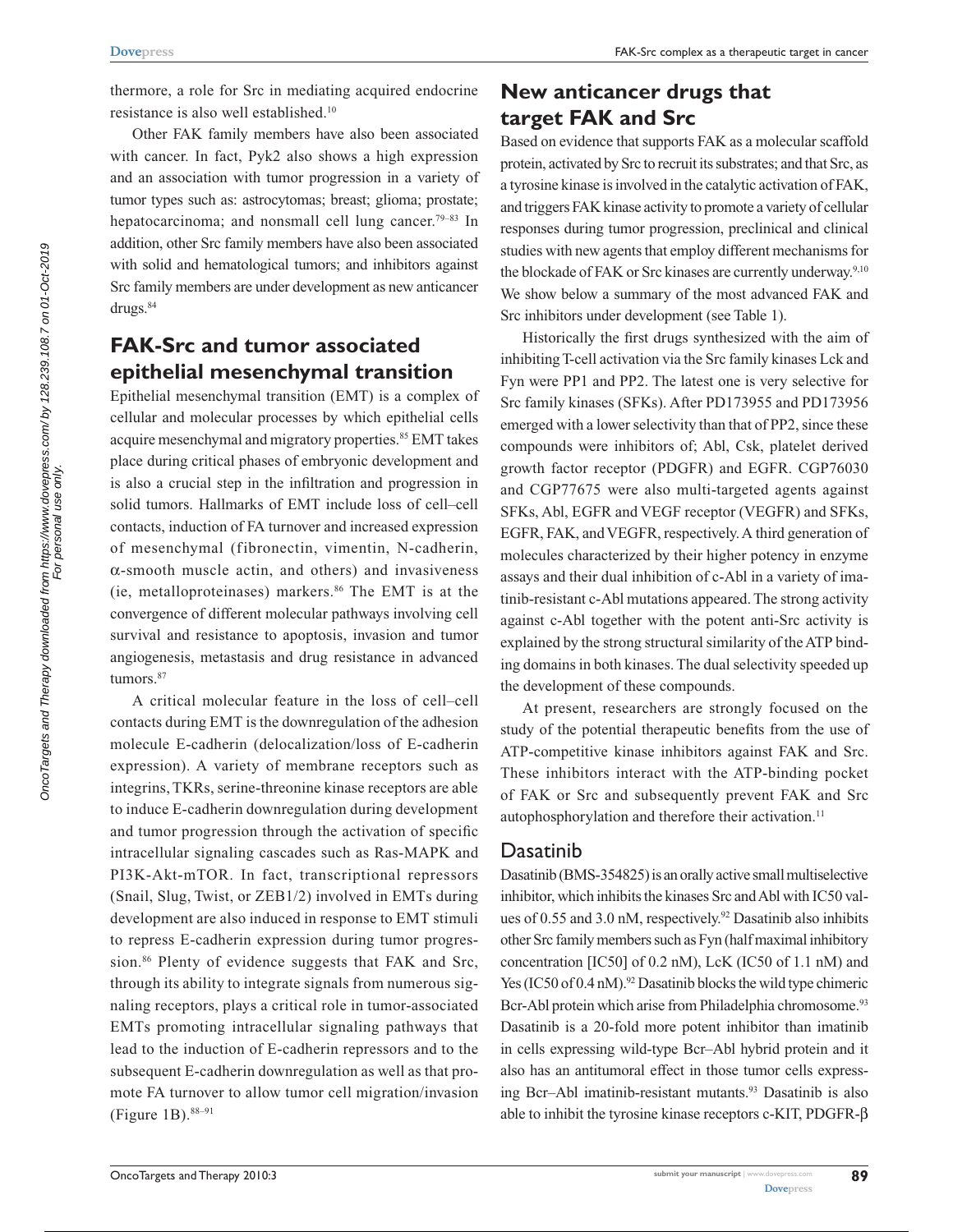clinical trial in CML patients after imatinib failure under

development

| Drug                          | <b>Target</b><br>(IC50) | <b>IC50</b>                       | <b>IC50</b> | <b>IC50</b>                    | <b>Preclinical activity</b>                                     | <b>Clinical activity</b>                                                                                                                                       |  |
|-------------------------------|-------------------------|-----------------------------------|-------------|--------------------------------|-----------------------------------------------------------------|----------------------------------------------------------------------------------------------------------------------------------------------------------------|--|
|                               | <b>Src</b>              | <b>FAK</b>                        | Abl         | <b>IGFIR</b>                   |                                                                 |                                                                                                                                                                |  |
| BMS-354825<br>(Dasatinib)     | $0.55$ nM               |                                   | 3.0 nM      |                                | Solid and hematological<br>tumor models                         | Approved in Imatinib<br>refractory CML and<br>Philadelphia chromosome + ALL,<br>Phase 1-2 clinical trials in<br>solid and hematological tumors<br>are underway |  |
| PF-562,271                    | 797 nM                  | $1.5$ nM<br>$(0.7 \text{ ng/mL})$ |             | $>500$ nM                      | Colon, breast, prostate,<br>pancreatic and lung tumor<br>models | Phase I clinical trial in solid<br>tumors has been already<br>communicated                                                                                     |  |
| <b>TAE-226</b>                |                         | 100 nM/L<br>$= 100$ nM            |             | 300 nM/L<br>$= 300 \text{ nM}$ | Glioma and human<br>pancreatic tumor cell lines                 | Not yet                                                                                                                                                        |  |
| AZD0530                       | $\leq$ 4 nM<br>27 nM    |                                   |             |                                | Skin, prostate, breast<br>and pancreatic tumor models           | Phase 1-2 clinical trial<br>underway                                                                                                                           |  |
| <b>SKI-606</b><br>(Bosutinib) | 3.8 <sub>n</sub> M      |                                   |             |                                | CML, colon and breast models                                    | Phase I clinical trial has been<br>already communicated, Ph II                                                                                                 |  |

|  |  |  |  |  |  |  | Table I Summary of FAK and Src inhibitors under clinical and preclinical development |
|--|--|--|--|--|--|--|--------------------------------------------------------------------------------------|
|--|--|--|--|--|--|--|--------------------------------------------------------------------------------------|

**Abbreviations:** FAK, focal adhesion kinase; CML, chronic myelogenous leukemia; IGF, insulin-like growth factor; IC, inhibitory concentration.

and ephrins (EPHA2).<sup>92</sup> Dasatinib has already shown to have broad preclinical activity in solid and hematological tumor models.14,92 It has already been approved by the Food and Drug Administration (FDA) and by the European Medicines Agency (EMEA) for the second line treatment of imatinib-refractory chronic myelogenous leukemia (CML) and Philadelphia chromosome-positive acute lymphoblastic leukemia (ALL).<sup>14</sup> Currently, phase I/II clinical trials with dasatinib as a single agent or in combination are underway in a variety of solid and hematological tumors, based on the capability of dasatinib for blocking the activity Src family members.<sup>94</sup> Besides effectiveness in hematologic malignancies, dasatinib can suppress tumor growth in human breast cancer, human prostate, colon, ovarian, and lung cancer lines.<sup>95–100</sup>

# AZD0530

AZD0530 is another novel, orally administered, potent, and highly selective inhibitor of Src (IC50 value  $\leq$  4 nM), other Src family members like LcK and Yes (both with IC50 values  $\leq$  4 nM) and Abl as well.<sup>101</sup> Preclinical activity has been shown in: skin; breast; prostate; and pancreatic tumor models<sup>101</sup> as well as estrogen receptor-positive breast cancer models<sup>102</sup> where the combination of AZD0530 with tamoxifen<sup>103</sup> and aromatase inhibitors<sup>104</sup> prevented hormonal therapy resistance. This combination also shows an additive effect of delaying the growth of breast cancer cells.<sup>105</sup>

A variety of phase I and II clinical trials are currently underway with AZD0530 in monotherapy or in combination, in patients with solid tumors based on its capability to inhibit Src.106 Another possible use of AZD0530 has been recently reported. Based upon the hypothesis that Src could be involved in the development of metastases in xenograft modes where the growth of the primary tumor was controlled by radiation; this report shows that those tumors from mice receiving AZD0530 regress more quickly following radiotherapy than their control counterparts.<sup>107</sup>

#### Bosutinib

Bosutinib (SKI-606) is a potent, orally administered, bioavailable, dual Src (IC50 value of 3.8 nM) and Abl inhibitor which has already shown to have an antitumoral effect in chronic myelocytic leukemia (CML), colon, prostate and breast cancer models.108,109 Preclinical breast cancer models showed a decrease in *in vitro* cell motility and invasion and *in vivo* metastases after bosutinib treatment.<sup>110</sup> A phase I clinical trial with bosutinib has been published showing; drugrelated dose-limiting toxicity of grade 3 diarrhea and grade 3 rash (1 pt) with 400 mg being selected as the maximum tolerated dose.<sup>111</sup> Currently, phase II, proof of concept clinical trials, in patients with CML who had failed to improve with Imatinib, and in patients with solid tumors, are underway.<sup>112</sup>

# PF-562,271

PF-562,271 is a potent ATP-competitive, small molecule inhibitor of both FAK and the related kinase Pyk2 (IC50 values of 1.5 nM (0.7 ng/mL) and 14 nM (7 ng/mL), respectively).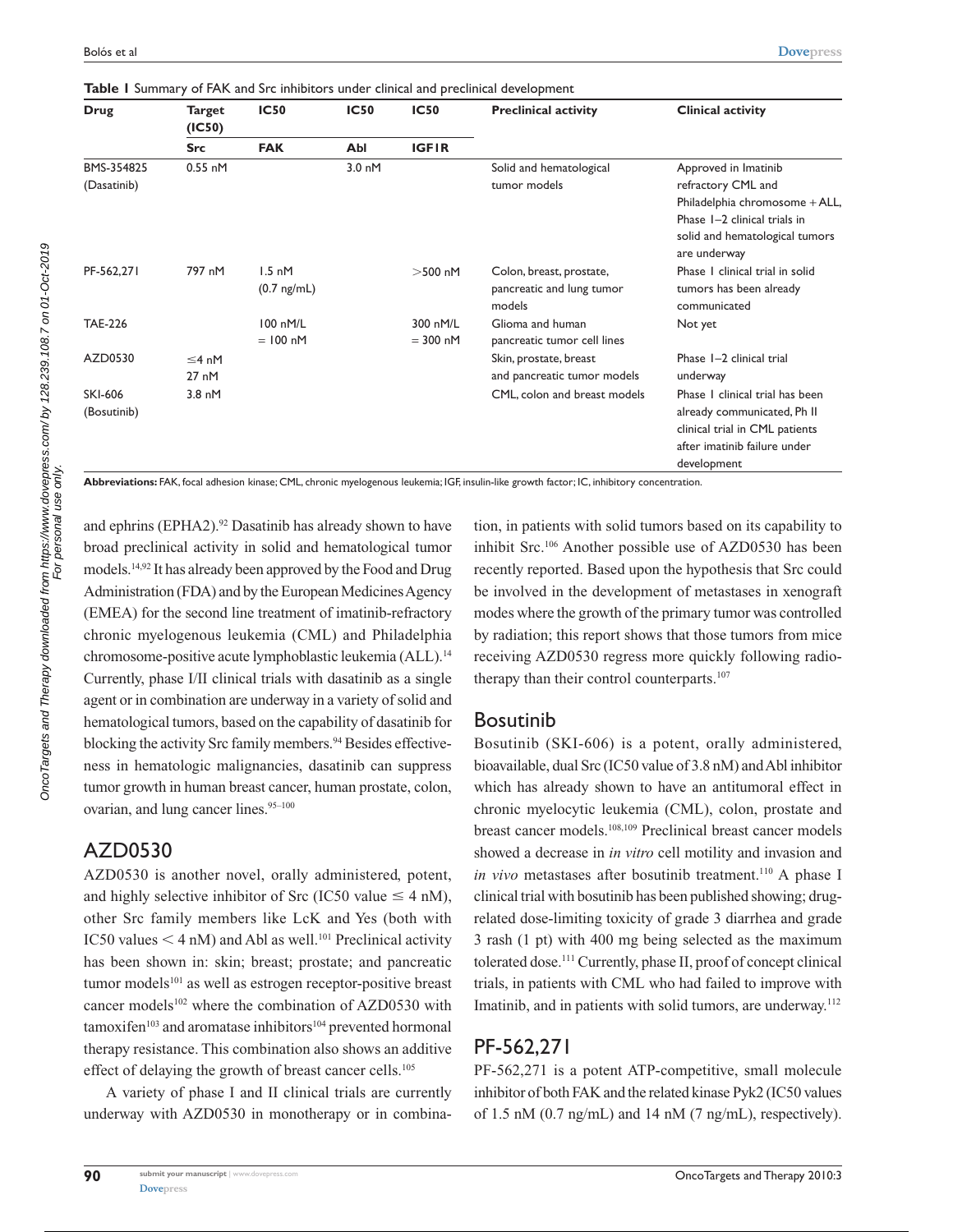PF-00562271 also inhibits other kinases such as c-Src and insulin growth factor 1 receptor (IGF1R) with less selectivity (IC50 value of 797 nM and IC50  $>$  500 nM respectively). This inhibitor has shown a broad preclinical activity.113 In PC3 human prostate tumor cells, PF-00562271 treatment blocks, anchorage independent tumor cell growth and tumor cell migration *in vitro,* has shown antitumoral effects *in vivo.*<sup>11</sup> PF-00562271 decreases FAK phosphorylation-status *in vitro* and shows antitumor efficacy *in vivo,* in xenografts from: human colon; breast; prostate; pancreatic; and hepatocellular carcinoma tumor cell lines.113–115 No weight loss, or increase in morbidity and mortality were observed in any *in vivo* experiment and tumor growth inhibition was dose and drug exposure dependent. Furthermore, PF-562271 also showed an additional antiangiogenic effect over tumors.113 PF-562271 through the inhibition of FAK and PYK2 kinases may interfere with the ability of endothelial tumor cells to migrate, thus blocking the sprouting and stabilization of the new tumor vessels.<sup>63,116</sup> PF-00562271 treatment has also led to the blockade of the expression of pro-angiogenic growth factors in tumor cells, such as VEGF.<sup>70</sup> Recently, Bagi and colleagues showed that PF-00562271 synergized with antiangiogenic agents that directly block VEGF signaling, through its ability to target different aspects of angiogenesis and tumor aggressiveness.<sup>115</sup> In addition, these authors show that the combination of these agents not only led to the blockade of tumor growth, it also impacted upon the ability of the tumor to recover on withdrawal of the therapy. PF-562,271 has also showed an *in vivo* effect in preventing the loss of bone, suggesting its potential activity in patients with bone metastases and cancer-associated osteoporosis.117 Therefore, PF-562,271 may comprise of a combined action over tumors: antiproliferative; proapoptotic; antiangiogenic; and antimetastatic action. Based on the preclinical data, a dose escalation phase 1 clinical trial with PF-562,271, administered orally as a single agent, in patients with solid tumors is currently underway. Tumor responses with PF-562,271 have been already reached in ovarian, colon together with head and neck cancer patients. Preliminary results showed a manageable safety profile with PF-562,271. In addition, continuous oral dosing is feasible and may be extended over 6 to 12 months in the majority of patients. The most common adverse events in the 32 evaluated patients with monitored safety data was: nausea in  $14$  patients (<Grade 3); vomiting in 12 patients (only 1 patient with Grade  $\geq$ 3); fatigue in 8 patients ( $\leq$ Grade 3); and diarrhea in 6 patients ( $\leq$ Grade 3). Prolonged disease stabilization has already been observed in a variety of solid tumors. However, the maximum tolerated dose (MTD) and recommended Phase 2 dose have still to be

published.15,16 In addition to PF 573,228, a closely related, early prototype FAK inhibitor<sup>118</sup> has been reported to have appealing activity in combating ovarian cancer metastases,<sup>119,120</sup> demonstrating the growing body of evidence that supporting research of Src/FAK inhibitors in epithelial carcinoma.

### TAE 226

TAE 226 is a low molecular weight, ATP-competitive tyrosine kinase inhibitor of FAK and IGF1R with an IC50 range of 100 to 300 nM/L.121 TAE 226 is still under preclinical development. Flow cytometry analysis of human glioma cell lines under TAE 226 treatment have shown an increase in the apoptotic and G0 (quiescent/nonproliferative) fractions after treatment, when these cells were compared with control/ nontreated cells.<sup>60</sup> TAE 226 induced-apoptosis in the glioma tumor model is mediated by caspases and is correlated with the p53 status. In fact, apoptosis was only induced in the subset of glioma cell lines containing the mutant p53 gene.<sup>60</sup>

Additionally, TAE 226 treatment also prevented the *in vitro* attachment of these glioma cell lines. Furthermore, an *in vivo* intracranial glioma xenograft model showed a significantly higher median survival in the group of mice treated with TAE 226, at concentrations of 50–75 mg/kg. The treatment of ovarian cancer cell lines with TAE 226 inhibited cell growth in both a time- and dose-dependent manner; and enhanced docetaxel-mediated growth inhibition by 10 and 20 fold in the taxane-sensitive and taxane-resistant ovarian cell lines, respectively. In addition, TAE 226 alone and in combination with chemotherapy significantly prolonged survival in tumor-bearing mice. The efficacy of TAE 226 was related to: reduced pericyte coverage; the induction of apoptosis of tumor-associated endothelial cells; reduced microvessel density and tumor cell proliferation.121 TAE 226 also displayed an antitumoral effect in human pancreatic cell lines,<sup>122</sup> esophageal cancer cell lines and xenografts, by a potent inhibition of PI3K-AKT-mTOR cell survival signaling.<sup>123</sup> Clinical trials with this new dual FAK-IGF1R inhibitor are planned. Recently, interesting experiments have suggested that the FAK–IGF–1R interaction site could be targeted; the specific disruption of this protein–protein interaction with another small molecule inhibitor (INT2-31) reinforces the potential novel role of this antineoplastic strategy.124

# **FAK/Src and chemotherapy resistance**

As we mentioned above, an association between FAK activation and resistance to chemotherapy has been broadly reported in human tumor models.72,73,125–128 Accordingly, the combination of conventional chemotherapeutic drugs with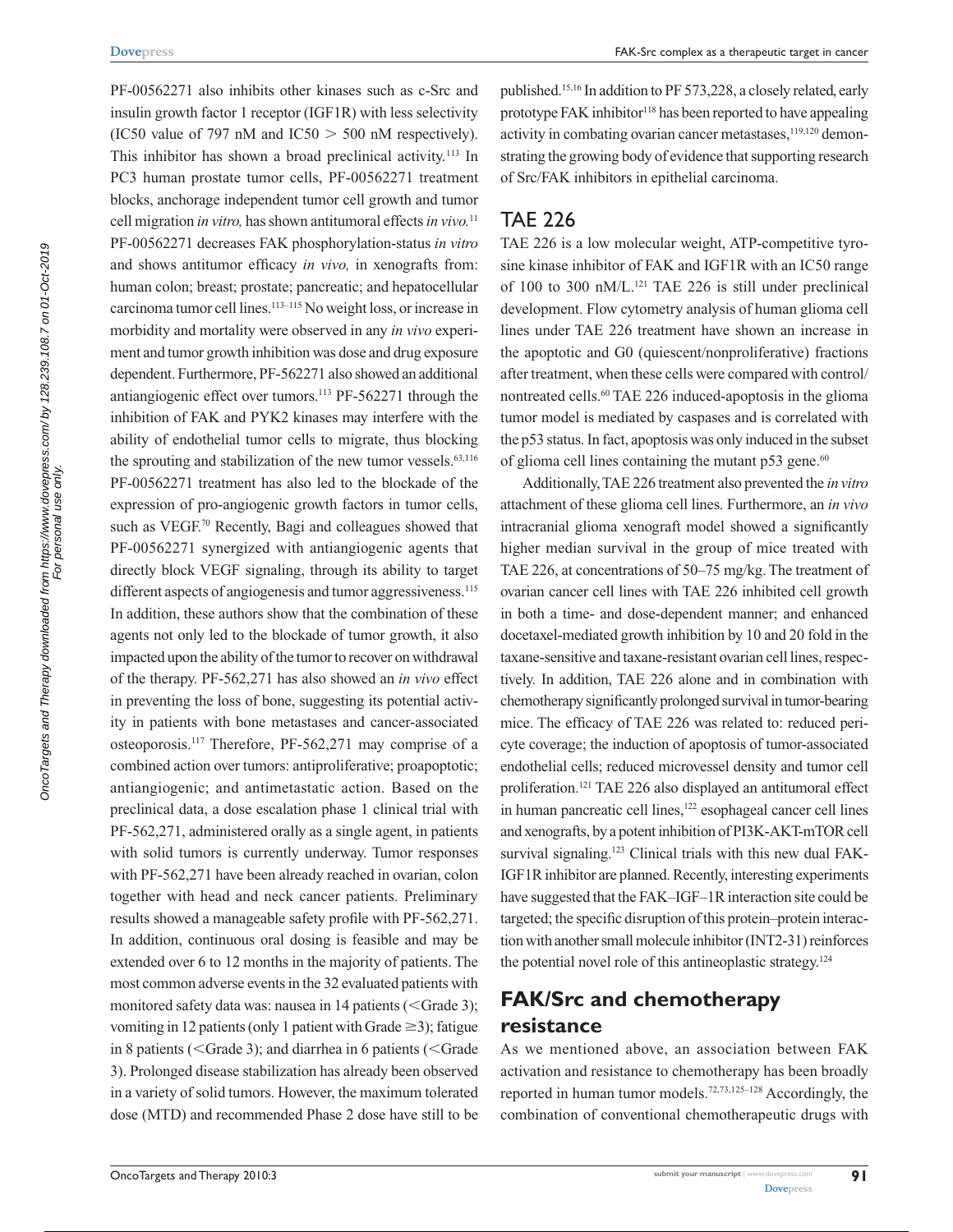FAK-targeting agents apparently offers greater efficacy in preclinical models than chemotherapy as a single agent. Treatment with FAK antisense oligonucleotides significantly induced apoptosis in human glioblastoma cells associated with a decrease in FAK protein levels.129 The *in vitro* cytotoxic effect achieved with the anti-FAK agent in monotherapy was almost the same as those obtained with different chemotherapeutic regimens such as cisplatin, etoposide and nimustine hydrochloride.129 When FAK antisense oligonucleotides and chemotherapy were administered in combination the antitumoral effect was clearly additive.<sup>129</sup> Treatment of squamous cell carcinoma models with recombinant FRNK peptides combined with etoposide, paclitaxel or 5-FU also showed an additive antitumoral effect.<sup>127</sup>

The effect of combined chemotherapy and anti-FAK agents were also explored in human HCC cells *in vitro.*130 When TNFα plus cycloheximide was combined with FAK-antisense, an increase in the apoptotic index was observed.130 Additionally, FAK siRNA was also able to potentiate gemcitabine action in pancreatic cancer cells<sup>73</sup> increasing the apoptotic index. The *in vivo* treatment with FAK siRNA, in combination with gemcitabine, induced in a statistically significant manner, a larger inhibition in the size of the tumors than gemcitabine in monotherapy.73 FAK siRNA incorporated in liposomes was administered to mice bearing tumors from human ovarian cancer cells.<sup>131</sup> Mice treated with siRNA-DOPC showed a decrease in tumor weight. Docetaxel in combination with siRNA-DOPC resulted in an even greater reduction in tumor weight.<sup>131</sup> This combination also showed: antiangiogenic properties;<sup>131</sup> it decreased microvessel density; VEGF and MMP-9 secretion; and increased apoptosis in tumor cells, in addition to tumor-associated endothelial cells.<sup>131</sup> Treatment with siRNA-DOPC resulted in a decrease in the tumor weight of cisplatin-resistant xenografts as well.<sup>131</sup> These data suggest that the combination of anti-FAK agents with docetaxel or cisplatin may be a valuable therapeutic approach in the chemotherapy of resistant ovarian cancer. Smith and colleagues showed that FAK downregulation enhanced the effects of 5-FU in human melanoma cells.132 FAK antisense oligonucleotides significantly increased cell detachment and apoptosis when they were administered alone or in combination with 5 FU.<sup>132</sup> This led to the decrease in FAK protein levels, an effect that was also observed with the 5-FU alone. Accordingly, FAK blockade plus 5-FU showed and additive effect.

There are also, preclinical data supporting the role of Src in chemoresistance. The inhibition of Src reversed chemoresistance toward 5-FU in human pancreatic carcinoma cells.74 Furthermore, Src inhibition also impaired both inherent

and acquired gemcitabine resistance in human pancreatic adenocarcinoma cells.75 The combination of dasatinib and chemotherapy (5′-5′-DFUR or cisplatin) was synergistic in triple-negative breast cancer cells.<sup>99</sup> In addition, phase 1 clinical trials are currently ongoing, with the Src inhibitor dasatinib in combination with chemotherapy in solid tumors. $94,133$ 

Interestingly the combination of paclitaxel/carbolatin standard chemotherapy in ovarian cancer has shown interesting synergism from this combined approach at the cell line level, that requires further investigation.134

In conclusion, current evidence shows that FAK/ Src-targeting compounds enhance the action of conventional anticancer agents at least in preclinical tumor models. Nonetheless, further molecular studies testing the activation status of both kinases in tumor biopsies and clinical trials, with anti-FAK/anti-Src agents and different chemotherapeutic schedules are still required to confirm if this complex is involved in treatment resistance and if the combination can enhance the efficacy of conventional chemotherapy in the clinical setting.

# **The interest of targeting FAK and Src in breast cancer**

The Src/FAK signaling pathway is related to multiple receptor tyrosine kinases (RTKs) and intracellular mediators with a prominent role in the biology of the different subtypes of breast cancer.<sup>135</sup>

On one hand, c-Src interacts with and contributes to the signaling cascade of different RTKs; modulates their turnover by interfering in the endocytosis; and ubiquitination; in to taking part in the cytoskeleton rearrangement, migration and survival processes started at the RTKs' level in tumor cells.<sup>7</sup> In breast cancer there is evidence of the interaction between c-Src and EGFR, (although short of a synergistic activity), connected to the crosstalk between estrogen receptor (ER) and EGFR.136,137 HER2 is coexpressed with c-Src in breast cancer138 and their interaction seems to facilitate the migratory and metastatic phenotype of these cells.<sup>139,140</sup> Likewise, HER2 is actually involved in c-Src regulation,<sup>140</sup> another mechanism of activation of HER2 such as the transactivation through G-protein receptors (ie, CXCR4).<sup>141</sup> C-Src has also been proposed to be involved in the modulation of HER2–HER3 heterocomplexes in an intracellular mediated pattern.<sup>142</sup>

However, Src has also been linked to the endoplasmic reticulum (ER) nongenomic activity<sup>143</sup> and the homeostasis of the ER144 in the tumor cells.

Src inhibitors have been developed in different breast cancer subtypes. Triple negative breast cancer has emerged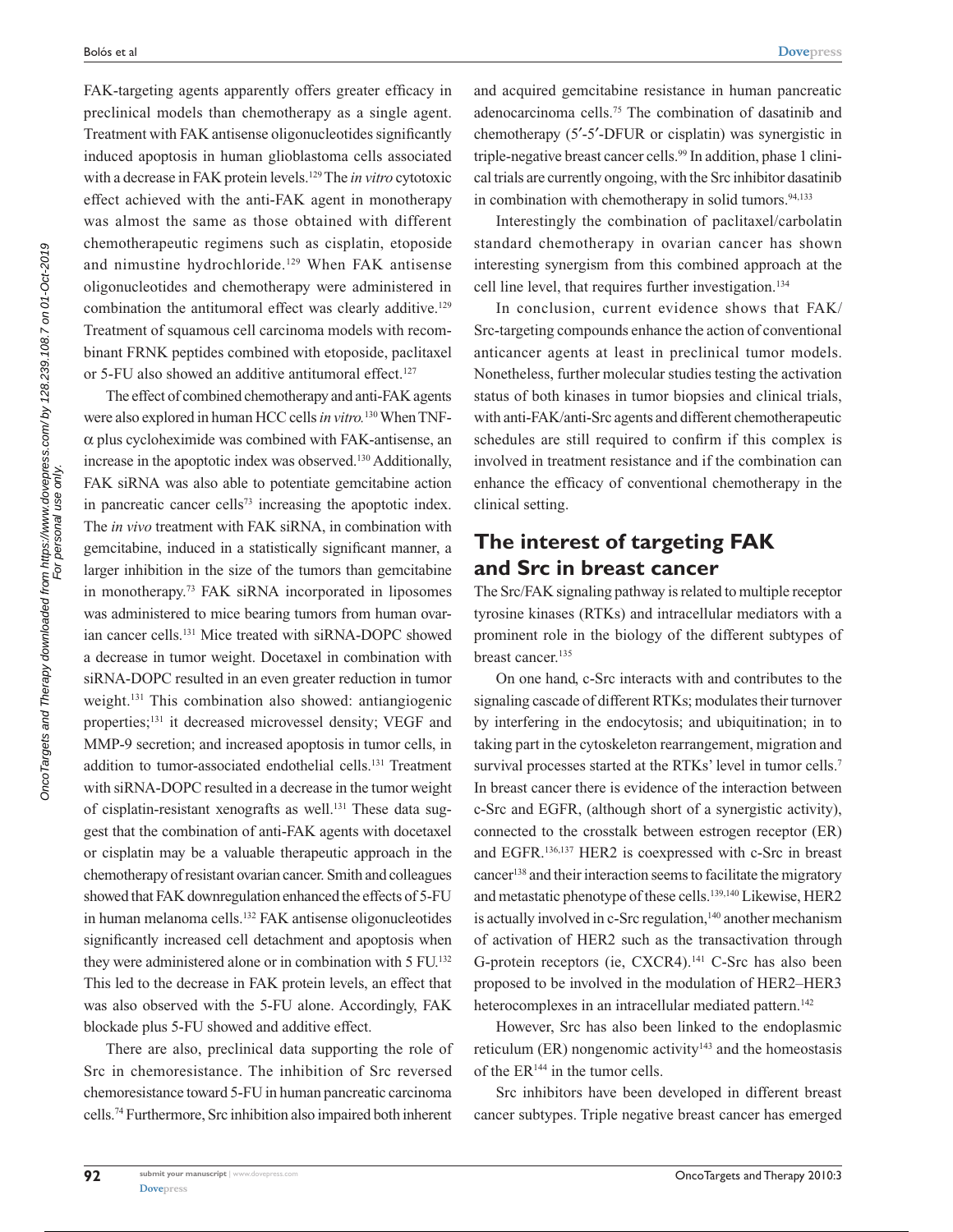as a potential field to be explored by this family of drugs. Two independent groups have described genetic profiles associated with a response to dasatinib $95,145$  highlighting the particular sensitivity of the basal-like phenotype to this Src inhibitor. This molecular marker approach has led to a phase 2 trial in the clinical setting<sup>146</sup> showing modest, although encouraging, results to be tested in further trials, in combination with chemotherapy.

Hormone receptor-positive breast cancer, resistant to the classic endocrine therapy strategies, has become another field actively studied. In the tamoxifen resistance setting, the upregulation of different RTKs' signaling pathways has been involved. It has been suggested that the resistant phenotype is not just the result of an estrogen independent growth,<sup>147</sup> but is also linked to an alteration in the relationship between the cells and the extracellular matrix, so that these tumor cells acquire an invasive and migratory phenotype $148,102$  that favors tumor dissemination. It has been demonstrated that anti-HER2 therapies are able to eliminate the agonist effect of tamoxifen, restoring its antitumoral capacity<sup>149</sup> and the blockade of both pathways, showing an increased efficacy against endocrine-resistant tumors.100,150,151

However, these combinations have not shown a definitive effect regarding the migratory and invasive phenotype,<sup>148</sup> moreover, the tumoral cells eventually develop double resistance that results in an even more invasive behavioral pattern.102,152 This dual resistant phenotype is characterized by an increase Src kinase activity, that defines another opportunity to target endocrine resistant breast cancer. The *in vitro* utility of Src inhibitors; due to the Src/FAK relationship in the acquisition of endocrine resistance in breast cancer, has already been tested.<sup>153–156</sup> However, a recent article showed an opposite role for Src in breast cancer. Campbell and colleagues analyzed 262 breast cancer specimens, before tamoxifen treatment, for active Src expression by tissue microarray. The authors showed that phosphorylated c-Src in the nucleus was significantly associated with improved patient outcome in ER-positive breast cancer.<sup>157</sup> The current findings suggest a crosstalk between ER and Src/FAK kinases, so that the addition of agents that block Src and/or FAK to hormonal therapy may improve the efficacy of the current endocrine therapies (aromatase inhibitors and tamoxifen). Clinical trials in breast cancer patients with dasatinib and aromatase inhibitors are underway in breast cancer patients.<sup>94</sup>

# **Conclusions**

As we reviewed above FAK and Src form a mutually activated complex that acts as a common intracellular point of convergence in the signaling initiated by a variety of membrane receptors (RTKs, Integrins, G-coupled receptors, ER and others) to trigger a cascade of phosphorylation events and new protein–protein interactions in tumor cells and tumor endothelial cells, that allow the angiogenic and metastatic behavior of tumors. In fact, preclinical data with anti-Src and anti-FAK agents under development show that both types of inhibitors lead to antiproliferative, antiangiogenic and antimetastatic responses in human tumor models; a synergistic effect with other anticancer agents has been also observed. Therefore the inhibition of one of these kinases appears to be a successful therapeutic approach to avoid recurrence and dissemination of the primary tumor and also the progression of metastatic lesions.

Currently, we have robust data to believe FAK and c-Src inhibitors as a novel and promising anticancer strategy to combine with current anticancer therapies. A synergistic effect has already been shown when they are combined with other antitarget agents (ie, gefitinib, imatinib and sunitinib). Furthermore, these drugs have also been shown to be good candidates in the avoidance of chemotherapy and hormonotherapy resistances.

In addition, although it remains difficult to asses the efficacy of antimetastatic agents in the clinical setting, its appears that the inhibition of Src and FAK may have a potent anti-invasive effect, to delay tumor dissemination rather than real tumor shrinkage. Furthermore, although levels have already been seen as a possible predictor of response to Src inhibitors there is still a lack of suitable biomarkers that would be able to predict a response to these agents. In addition to current clinical studies of biomarker assays, the use of more sophisticated imaging technologies and the testing of the tumor, guided by biochemical rational, will help to maximize the development of these new compounds.

We have reviewed those trials with FAK and Src inhibitors under clinical development as a single agent or in combination with other therapeutic approaches. They have already shown clinical benefits in cancer patients with solid tumors. The identification of useful biomarkers to assess target inhibition, anti-invasive efficacy and predict treatment response will be crucial for future clinical trials.

# **Acknowlegments**

We would like to thank to Nieves Ruíz-Ayllón for the editorial assistance. The authors report no conflicts of interest relevant to this research.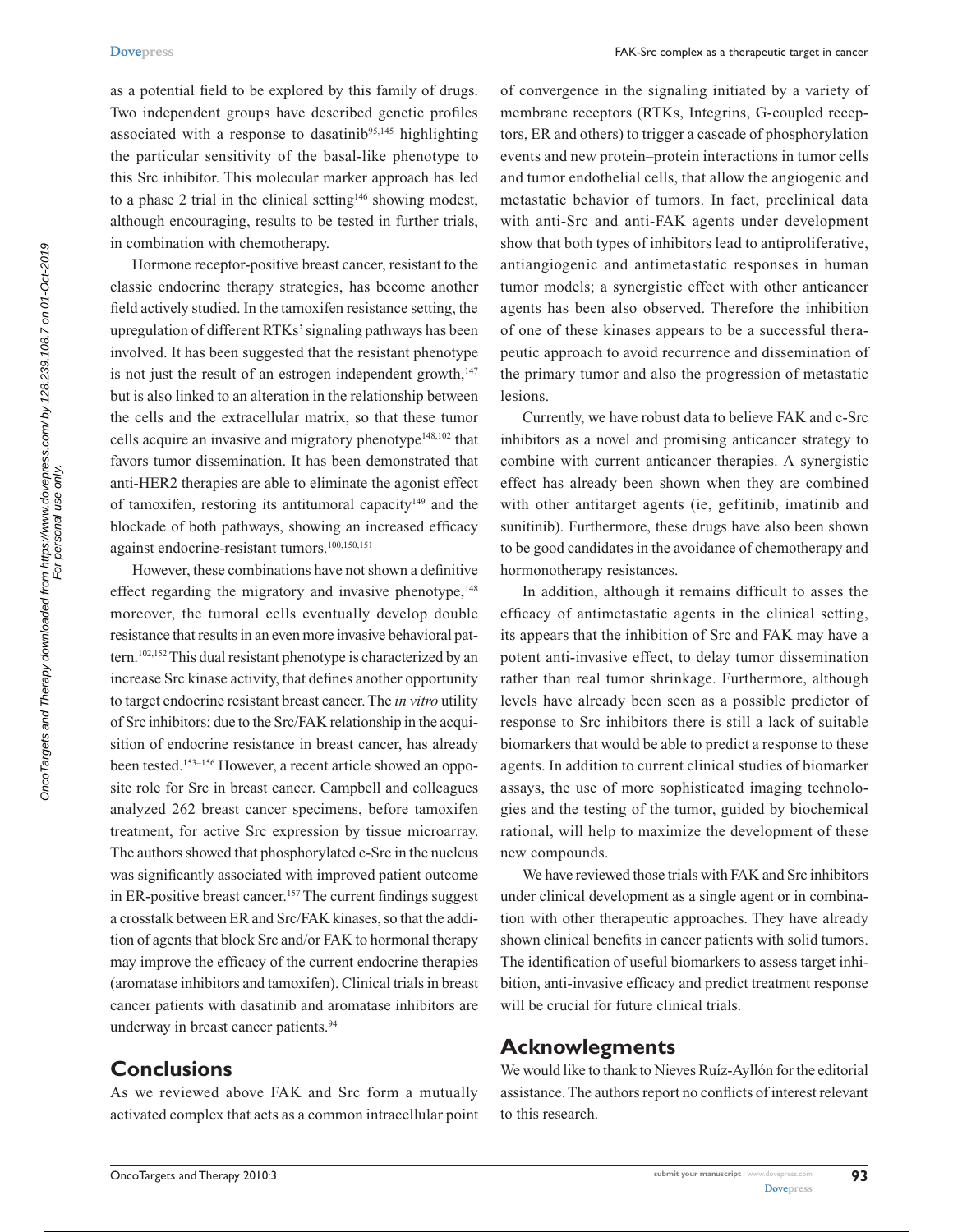OncoTargets and Therapy downloaded from https://www.dovepress.com/ by 128.239.108.7 on 01-Oct-2019<br>For personal use only. OncoTargets and Therapy downloaded from https://www.dovepress.com/ by 128.239.108.7 on 01-Oct-2019 For personal use only.

#### **References**

- 1. Guo W, Giaconti FG. Integrin signaling during tumor progression. *Nat Rev Mol Cell Biol*. 2004;5(10):816–826.
- 2. Calalb MB, Polte TR, Hanks SK. Tyrosine of focal adhesion kinase at sites in the catalytic domain regulates kinase activity: a role for Src family kinases. *Mol Cell Biol*. 1995;15:954–963.
- 3. Satyajit K Mitra, David D Schlaepfer. Integrin-regulated FAK–Src signaling in normal and cancer cells. *Current Opinion in Cell Biology*. 2006;18(5):516–523.
- 4. Bruton VG, MacPherson IRJ, Frame MC. Cell adhesion receptors, tyrosine kinases and actin modulators: a complex three-way circuitry. *Biochim Biophys Acta*. 2004;1692:121–144.
- 5. Playford MP, Schaller MD. The interplay between Src and integrins in normal and tumor biology. *Oncogene*. 2004;18;23(48): 7928–7946.
- 6. Wang SE, Xiang B, Zent R, Quaranta V, Pozzi A, Arteaga CL. Transforming growth factor beta induces clustering of HER2 and integrins by activating Src-focal adhesion kinase and receptor association to the cytoskeleton. *Cancer Res*. 2009;69(2):475–478.
- 7. Bromann PA, Korkaya H, Courtneidge SA. The interplay between Src family kinases and receptor tyrosine kinases. *Oncogene*.2004;23(48): 7957–7968.
- 8. Chiang AC, Massagué J. Molecular basis of metastasis. *N Engl J Med*. 2008;359(26):2814–2823.
- 9. Van Nimwegen MJ, Van Dewater B. Focal adhesion kinase: a potential target in cancer therapy. *Biochem Pharmacol*. 2007;73:597–609.
- 10. Morgan L, Nicholson RI, Hiscox S. SRC as a therapeutic target in breast cancer. *Endocr Metab Immune Disord Drug Targets*. 2008;8(4):273–278.
- 11. Parsons JT, Slack-Davis J, Tilghman R, Roberts WG. Focal adhesion kinase: targeting adhesion signaling pathways for therapeutic intervention. *Clin Cancer Res*. 2008;14(3):627–632.
- 12. Finn RS. Targeting Src in breast cancer. *Ann Oncol*. 2008;19(8): 1379–1386.
- 13. Slack-Davis JK, Martin KH, Tilghman RW, Iwanicki M. Cellular characterization of a novel focal adhesion kinase inhibitor. *J Biological Chem*. 2007;282(20):14845–14852.
- 14. Jarkowski A, Sweeney RP. Nilotinib: a new tyrosine kinase inhibitor for the treatment of chronic myelogenous leukemia. *Pharmacotherapy*. 2008;28(11):1374–1382.
- 15. Siu LL, et al. Phase 1 study of a focal adhesion kinase (FAK) inhibitor PF-00562271 in patients (pts) with advanced solid tumors. *Abstract 3527*. 2007 ASCO Annual Meeting. Chicago, IL, USA.
- 16. Siu LL, et al. A phase I clinical, pharmacokinetic (PK) and pharmacodynamic (PD) evaluation of PF-00562271 targeting focal adhesion kinase (FAK) in patients (pts) with advanced solid tumors. *Abstract 3534*. 2008 ASCO Annual Meeting. Chicago, IL, USA.
- 17. Araujo J, Armstrong AJ, Braud EL, et al. Dasatinib and docetaxel combination treatment for patients with castration-resistant progressive prostate cancer: A phase I/II study (CA180086). *Abstract 5061*. 2009 ASCO Annual Meeting. Chicago, IL, USA.
- 18. Kluger HM, Dudek A, McCann C, et al. A phase II trial of dasatinib inadvanced melanoma. *Abstract 9010*. 2009 ASCO Annual Meeting. Chicago, IL, USA.
- 19. Mayer E, Baurain J, Sparano J, et al. Dasatinib in advanced HER2/neu amplified and ER/PR-positive breast cancer: Phase II study CA180088. *Abstract 1011*. 2009 ASCO Annual Meeting. Chicago, IL, USA.
- 20. Rous PA. Transmission of a malignant new growth by means of a cell-free filtrate. *JAMA*. 1911;56:198–202.
- 21. Rous PA. A sarcoma of the fowl transmissible by an agent separable from the tumor cells. *J Exp Med*. 1911;13(4):397–411.
- 22. Steven Martin G. The hunting of the Src. *Nature Rev Molec Cell Biol*. 2001;2:467–475.
- 23. Yeatman TJ. A renaissance for SRC. *Nat Rev Cancer*. 2004;4(6): 470–480.
- 24. Ingley E. Src family kinases: regulation of their activities, levels and identification of new pathways. *Biochim Biophys Acta*. 2008; 1784(1):56–65.
- 25. Cox BD, Natarajan M, Stettner MR, Gladson CL. New concepts regarding focal adhesion kinase promotion of cell migration and proliferation. *J Cell Biochem*. 2006;99(1):35–52.
- 26. Kanner SB, et al. Monoclonal antibodies to individual tyrosinephosphorylated protein substrates of oncogene-encoded tyrosine kinases. *Proc Natl Acad Sci*. 1990:87(9):3328–3332.
- 27. Shaller MD, Borgman CA, Cobb BS, et al. pp125FAK a structurally distinctive protein-tyrosine kinase associated with focal adhesions. *Proc Natl Acad Sci*. 1992;89:5192–5196.
- 28. Schaller MD, Parsons JT: Focal adhesion kinase and associated proteins. *Curr Opin Cell Biol*. 1994;6:705–771.
- 29. Brunton VG, Avizienyte E, Fincham VJ, et al. Identification of Src-specific phosphorylation site on focal adhesion kinase: dissection of the role of Src SH2 and catalytic functions and their consequences for tumor cell behavior. *Cancer Res*. 2005;65(4):1335–1342.
- 30. Avizienyte E, Wyke AW, Jones RJ, et al. Src-induced de-regulation of E-cadherin in colon cancer cells requires integrin signaling. *Nat Cell Biol*. 2002;4(8):632–638.
- 31. Sieg DJ, Hauck CR, Ilic D, et al. FAK integrates growth-factor and integrin signals to promote cell migration. *Nat Cell Biol*. 2000;2(5):249–256.
- 32. Eliceiri BP, Puente XS, Hood JD, et al. Src-mediated coupling of focal adhesion kinase to integrin alpha(v)beta5 in vascular endothelial growth factor signaling. *J Cell Biol*. 2002;157(1):149–160.
- 33. Schaller MD, Borgman CA, Parsons JT. Autonomous expression of a noncatalytic domain of the focal adhesion associated protein tyrosine kinase pp.125FAK. *Mol Cell Biol*. 1993;13:785–791.
- 34. Mitra SK, Schaepfer DD. Integrin-regulated FAK-C-src signaling in normal and cancer cells. *Curr Opin Cell Biol*. 2006;18:516–523.
- 35. Zhao J, Guan JL. Signal transduction by focal adhesion kinase in cancer. *Cancer Metastasis Rev*. 2009;28(1–2):35–49.
- 36. Parsons JT, Martin KH, Slack JK, Taylor JM. Focal adhesion kinase: a regulator of focal adhesion dynamics and cell movement. *Oncogene*. 2000;19(49):5606–5613.
- 37. Summy JM, Gallick GE. Src family kinases in tumor progression and metastasis. *Cancer Metastasis Rev*. 2003;22:337–358.
- 38. Ilic D, Furuta Y, Kanazawa S, et al. Reduced cell motility and enhanced focal adhesion contact formation in cells from FAK-deficient mice. *Nature* 1995;377:539–544.
- 39. Peng X, Ueda H, Zhou H, et al. Overexpression of focal adhesion kinase in vascular endothelial cells promotes angiogenesis in transgenic mice. *Cardiovascular Res*. 2004;64:421–430.
- 40. Weis SM, Lim ST, Lutu-Fuga KM, et al. Compensatory role for Pyk2 during angiogenesis in adult mice lacking endothelial cell. FAK. *J Cell Biol*. 2008;181:43–50.
- 41. Guinamard R, Okigaki M, Schlessinger J, Ravetich JV. Absence of marginal zone B cell in Pyk2-deficient mice defines their role in the humoral response. *Nat Immunol*. 2000;1:31–36.
- 42. Okigaki M, Davis C, Falasca M, et al. Pyk2 regulates multiple signaling events crucial for macrophage morphology and migration. *Proc Nat Acad Sci*. 2003;100:10740–10745.
- 43. Lim ST, Chen XL, Lim Y, et al. Nuclear FAK promotes cell proliferation and survival through FERM-enhanced p53 degradation. *Mol Cell*. 2008;29(1):9–22.
- 44. Soriano P, Montgomery C, Geske R, Bradley A. Targeted disruption of the c-src proto-oncogene leads to osteopetrosis in mice. *Cell*. 1991;64(4):693–702.
- 45. Roodman GD: Mechanisms of bone metastasis. *N Engl J Med*. 2004;350:1655–1664.
- 46. Rucci N, Susa M, Teti. Inhibition of protein kinase c-Src as a therapeutic approach for cancer and bone metastases. *Anticancer Agents Med Chem*. 2008;8(3):342–349.
- 47. Zhan M, Zhao H, Han ZC. Signaling mechanisms of anoikis. *Histol Histopathol*. 2004;19(3):973–983.
- 48. Duxbury MS, Ito H, Zinner MJ, Ashley SW, Whang EE. Focal adhesion kinase gene silencing promotes anoikis and suppresses metastasis of human pancreatic adenocarcinoma cells. *Surgery*. 2004;135(5):555–562.
- 49. Liu G, Meng X, Jin Y, et al. Inhibitory role of focal adhesion kinase on anoikis in the lung cancer cell A549. *Cell Biol Int*. 2008;32(6):663–670.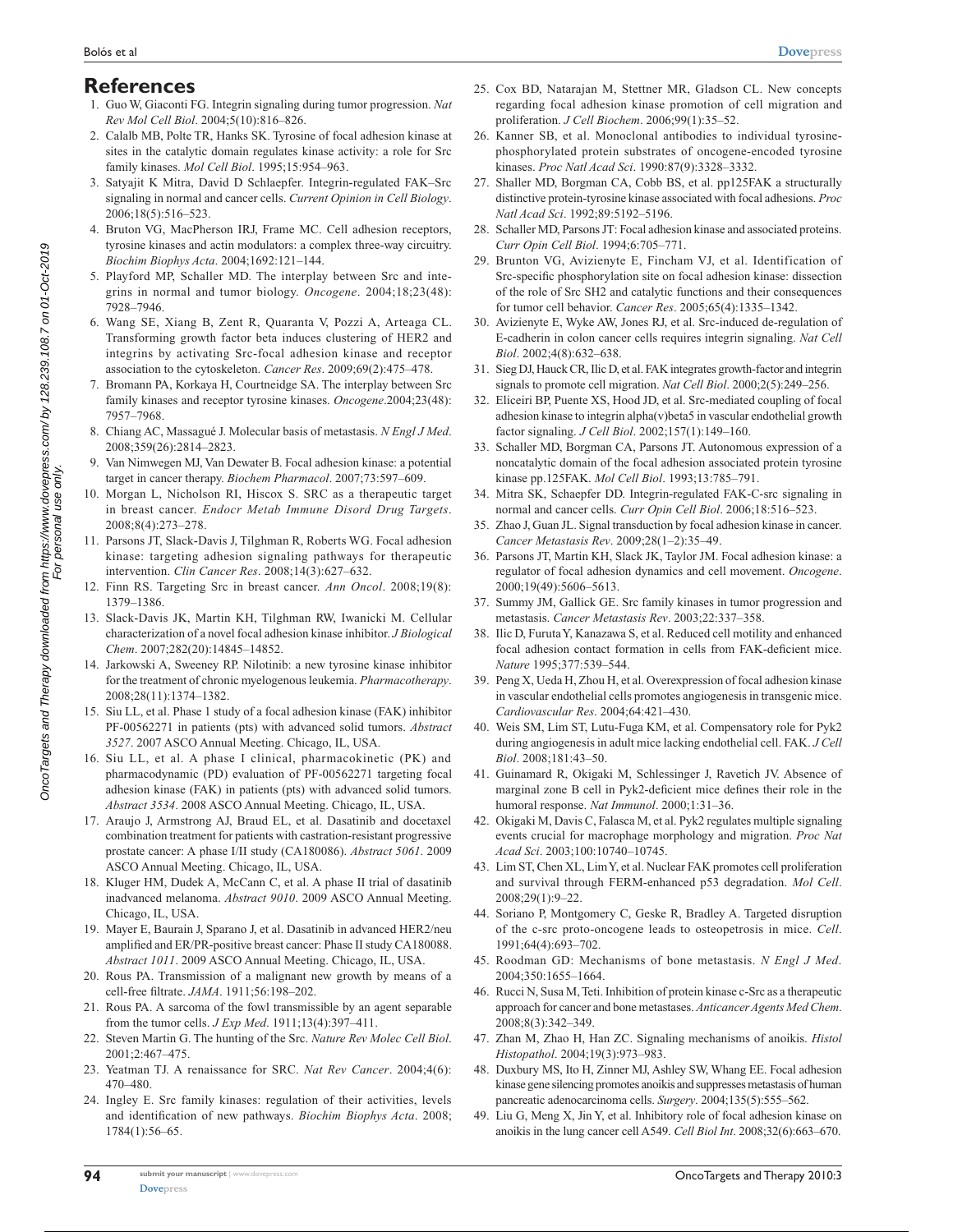- 50. Díaz-Montero CM, Wygant JN, McIntyre BW. PI3-K/Akt-mediated anoikis resistance of human osteosarcoma cells requires Src activation. *Eur J Cancer*. 2006;42(10):1491–500.
- 51. Gabarra-Niecko V, Schaller MD, Dunty JM. FAK regulates biological processes important for the pathogenesis of cancer. *Cancer Metastasis Rev*. 2003;22(4):359–374.
- 52. Grisaru-Granovsky S, Salah Z, Maoz M, Pruss D, Beller U, Bar-Shavit R. Differential expression of protease activated receptor 1 (Par1) and pY397FAK in benign and malignant human ovarian tissue samples. *Int J Cancer*. 2005;113(3):372–378.
- 53. Recher C, Ysebaert L, Beyne-Rauzy O, et al. Expression of focal adhesion kinase in acute myeloid leukemia is associated with enhanced blast migration, increased cellularity, and poor prognosis. *Cancer Res*. 2004;64(9):3191–3197.
- 54. Aronsohn MS, Brown HM, Hauptman G, Kornberg LJ. Expression of focal adhesion kinase and phosphorylated focal adhesion kinase in squamous cell carcinoma of the larynx. Aronsohn MS, Brown HM, Hauptman G, Kornberg LJ.
- 55. Moon HS, Park WI, Choi EA, Chung HW, Kim SC. The expression and tyrosine phosphorylation of E-cadherin/catenin adhesion complex, and focal adhesion kinase in invasive cervical carcinomas. *Int J Gynecol Cancer*. 2003;13(5):640–646.
- 56. Ding J, Li D, Wang X, Wang C, Wu T. Fibronectin promotes invasiveness and focal adhesion kinase tyrosine phosphorylation of human colon cancer cell. *Hepatogastroenterology*. 2008;55(88):2072–2076.
- 57. Panta GR, Nwariaku F, Kim LT. RET signals through focal adhesion kinase in medullary thyroid cancer cells. Surgery. 2004;136(6):1212–1217.
- 58. Panta GR, Du L, Nwariaku FE, Kim LT. Direct phosphorylation of proliferative and survival pathway proteins by RET. *Surgery*. 2005;138(2):269–274.
- 59. Tong Z, Kunnumakkara AB, Wang H, et al. Neutrophil gelatinaseassociated lipocalin: a novel suppressor of invasion and angiogenesis in pancreatic cancer. *S Cancer Res*. 2008;68(15):6100–6108.
- 60. Liu TJ, LaFortune T, Honda T, et al. Inhibition of both focal adhesion kinase and insulin-like growth factor-I receptor kinase suppresses glioma proliferation in vitro and in vivo. *Mol Cancer Ther*. 2007;6(4): 1357–1367.
- 61. Schweppe RE, Kerege AA, French JD, Sharma V, Grzywa RL, Haugen BR. Inhibition of Src with AZD0530 reveals the Src-Focal Adhesion kinase complex as a novel therapeutic target in papillary and anaplastic thyroid cancer. *J Clin Endocrinol Metab*. 2009;94(6):2199–2203.
- 62. Chen J. Is Src the key to understanding metastasis and developing new treatments for colon cancer? *Nat Clin Pract Gastroenterol Hepatol*. 2008;5(6):306–307.
- 63. Haskell H, Natarajan M, Hecker TP, et al. Focal adhesion kinase is expressed in the angiogenic blood vessels of malignant astrocytic tumors in vivo and promotes capillary tube formation of brain microvascular endothelial cells. *Clin Cancer Res*. 2003;9(6):2157–2165.
- 64. Angelucci A, Bologna M. Curr. Targeting vascular cell migration as a strategy for blocking angiogenesis: the central role of focal adhesion protein tyrosine kinase family. *Pharm Des*. 2007;13(21):2129–2145.
- 65. Earley S, Plopper E. Disruption of focal adhesion kinase slows transendothelial migration of AU-565 breast cancer cells. *Biochem Biophys Res Commun*. 2006;350:405–412.
- 66. Eliceiri BP, Paul R, Schwartzberg PL, Hood JD, Leng J, Cheresh DA. Selective requirement for C-src kinases during VEGF-induced angiogenesis and vascular permeability. *Mol Cell*. 1999;4:915–924.
- 67. Niu G, et al. Constitutive Stat3 activity up-regulates VEGF expression and tumor angiogenesis. *Oncogene*. 2002;21:2000–2008.
- 68. Kilarski WW, Jura N, Gerwins P. Inactivation of Src family kinases inhibits angiogenesis in vivo: implications for a mechanism involving organization of the actin cytoskeleton. *Exp Cell Res*. 2003;291: 70–82.
- 69. Laird AD, et al. Src family kinase activity is required for signal tranducer and activator of transcription 3 and focal adhesion kinase phosphorylation and vascular endothelial growth factor signaling in vivo and for anchorage-dependent and-independent growth of human tumor cells. *Mol Cancer Ther*. 2003;2:461–469.
- 70. Sheta EA, Harding MA, Conaway MR, Theodorescu D. Focal adhesion kinase, Rap1, and transcriptional induction of vascular endothelial growth Factor. *J Natl Cancer Inst*. 2000;92(13):1065–1073.
- 71. Cascone I, Napione L, Maniero F, Serini G, Bussolino FJ. Stable interaction between alpha5beta1 integrin and Tie2 tyrosine kinase receptor regulates endothelial cell response to Ang-1. *Cell Biol*. 2005;170(6):993–1004.
- 72. Halder J, Landen CN Jr, Lutgendorf SK, et al. Focal adhesion kinase silencing augments docetaxel-mediated apoptosis in ovarian cancer cells. *Clin Cancer Res*. 2005;11(24 Pt 1):8829–8836.
- 73. Duxbury MS, Ito H, Benoit E, Zinner MJ, Ashley SW, Whang EE. RNA interference targeting focal adhesion kinase enhances pancreatic adenocarcinoma gemcitabine chemosensitivity. *Biochem Biophys Res Commun*. 2003;311(3):786–792.
- 74. Ischenko I, Camaj P, Seeliger H, et al. Inhibition of Src tyrosine kinase reverts chemoresistance toward 5-fluorouracil in human pancreatic carcinoma cells: an involvement of epidermal growth factor receptor signaling. *Oncogene*. 2008;27(57):7212–7222.
- 75. Duxbury MS, Ito H, Zinner MJ, Ashley SW, Whang EE. Inhibition of SRC tyrosine kinase impairs inherent and acquired gemcitabine resistance in human pancreatic adenocarcinoma cells. *Clin Cancer Res*. 2004;10(7):2307–2318.
- 76. Duxbury MS, Ito H, Zinner MJ, Ashley SW, Whang EE. siRNA directed against c-Src enhances pancreatic adenocarcinoma cell gemcitabine chemosensitivity. *J Am Coll Sur*g. 2004;198(6):953–959.
- 77. Shah AN, Gallick GE. Src, chemoresistance and epithelial to mesenchymal transition: are they related? *Anticancer Drugs*. 2007;18(4):371–375.
- 78. Mayer E, Baurain J, Sparano J, et al. Dasatinib in advanced HER2/neu amplified and ER/PR-positive breast cancer: Phase II study CA180088; *Abstract: 1011*. 2009 ASCO Annual Meeting, Chicago IL, USA.
- 79. Gutenberg A, Brück W, Buchfelder M, Ludwig HC. Expression of tyrosine kinases FAK and Pyk2 in 331 human astrocytomas. *Acta Neuropathol*. 2004;108(3):224–230.
- 80. Behmoaram E, Bijian K, Jie S, et al. Focal adhesion kinase-related proline-rich tyrosine kinase 2 and focal adhesion kinase are co-overexpressed in early-stage and invasive ErbB-2-positive breast cancer and cooperate for breast cancer cell tumorigenesis and invasiveness. *Am J Pathol*. 2008;173(5):1540–1550.
- 81. Sun CK, Ng KT, Sun BS, et al. The significance of proline-rich tyrosine kinase2 (Pyk2) on hepatocellular carcinoma progression and recurrence. *Br J Cancer*. 2007;97(1):50–57.
- 82. Iiizumi M, Bandyopadhyay S, Pai SK, et al. RhoC promotes metastasis via activation of the Pyk2 pathway in prostate cancer. *Cancer Res*. 2008;68(18):7613–7620.
- 83. Zhang S, Qiu X, Gu Y, Wang E. Up-regulation of proline-rich tyrosine kinase 2 in non-small cell lung cancer. *Lung Cancer*. 2008;62(3): 295–301.
- 84. Johnson FM, Gallick GE. SRC family nonreceptor tyrosine kinases as molecular targets for cancer therapy. *Anticancer Agents Med Chem*. 2007;7(6):651–659.
- 85. Thiery JP. Epithelial-mesenchymal transitions in development and pathologies. *Curr Opin Cell Biol*. 2003;15(6):740–746.
- 86. Peinado H, Olmeda D, Cano A. Snail, Zeb and bHLH factors in tumour progression: an alliance against the epithelial phenotype? *Nat Rev Cancer*. 2007;7(6):415–428.
- 87. Sabbah M, Emami S, Redeuilh G, et al. Molecular signature and therapeutic perspective of the epithelial-to-mesenchymal transitions in epithelial cancers. *Drug Resist Updat*. 2008;11(4–5):123–151.
- 88. Bailey KM, Liu JJ. Caveolin-1 up-regulation during epithelial to mesenchymal transition is mediated by focal adhesion kinase. *Biol Chem*. 2008;283(20):13714–13724.
- 89. Cicchini C, Laudadio I, Citarella F, et al. TGFbeta-induced EMT requires focal adhesion kinase (FAK) signaling. *Exp Cell Res*. 2008;314(1):143– 152.
- 90. Mandal M, Myers JN, Lippman SM, et al. Epithelial to mesenchymal transition in head and neck squamous carcinoma: association of Src activation with E-cadherin down-regulation, vimentin expression, and aggressive tumor features. *Cancer*. 2008;112(9):2088–2100.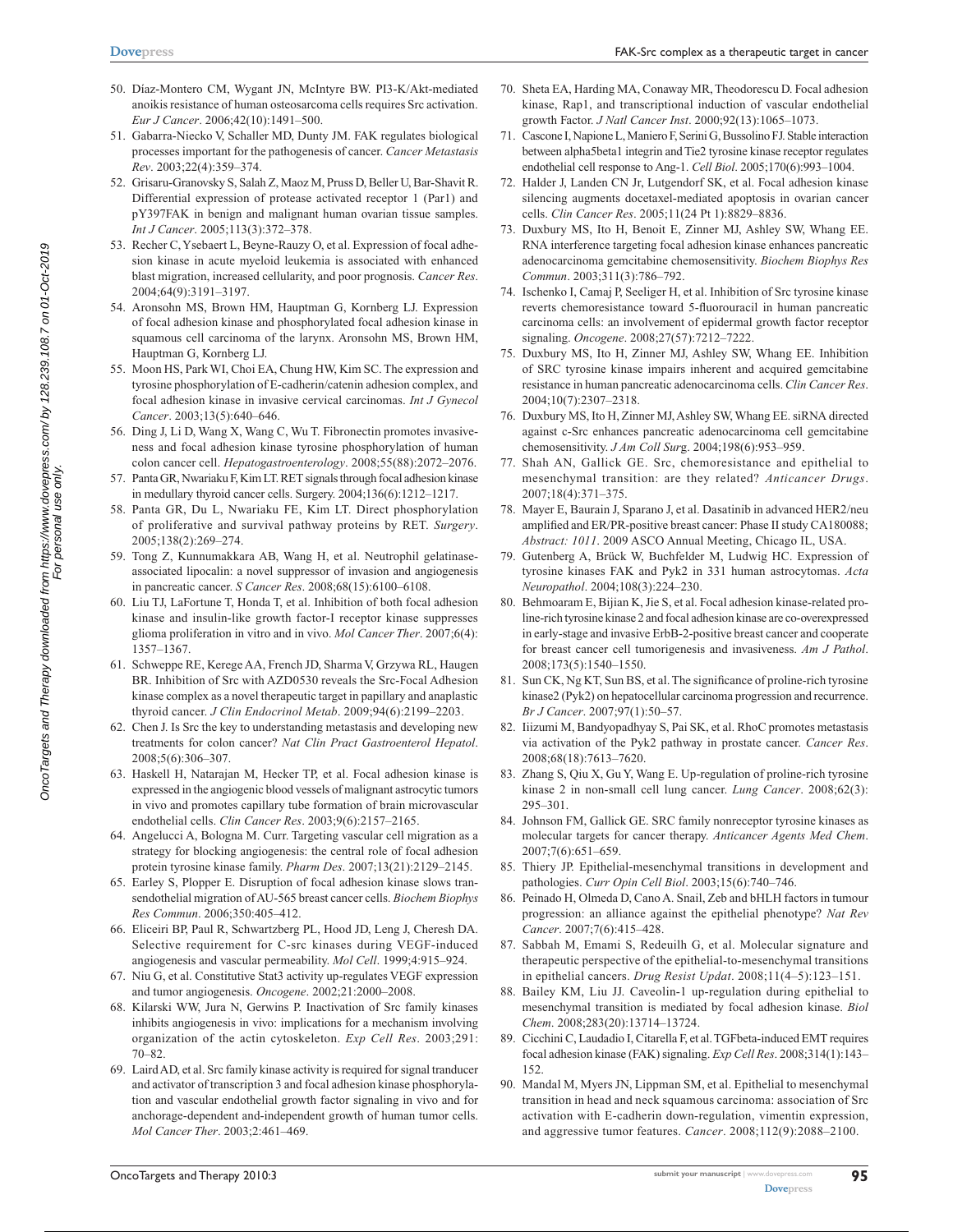- 91. Wei J, Xu G, Wu M, et al. Overexpression of vimentin contributes to prostate cancer invasion and metastasis via src regulation. *Anticancer Res*. 2008;28(1A):327–334.
- 92. Lombardo LJ, Lee FY, Chen P, et al. Discovery of N-(2-chloro-6methylphneyl)-2-(6-(4-(2-hydroxyethyl)-piperazin-1-yl)-2 methylpyrimidin-4-ylamino)thiazole-5 carboxamide (BMS-354825),a dual Src/Abl. kinase inhibitor with potent antitumor activityin pre-clinical assays. *J Med Chem*. 2004; 47(27):6658–6661.
- 93. Tokarski JS, Newitt JA, Chang CY, et al. The structure of Dasatinib (BMS-354825) bound to activated ABL kinase domain elucidates its inhibitory activity against imatinib-resistant ABL mutants. *Cancer Res*. 2006 1;66(11):5790–5797.
- 94. Kopetz S, Shah AN, Gallick GE. Src continues aging: current and future clinical directions. *Clin Cancer Res*. 2007;13(24): 7232–7236.
- 95. Finn RS, Dering J, Ginther C, et al. Dasatinib, an orally active small molecule inhibitor of both the src and abl kinases, selectively inhibits growth of basal-type/"triple-negative" breast cancer cell lines growing in vitro. *Breast Cancer Res Treat*. 2007;105(3): 319–326.
- 96. Huang F, Reeves K, Han X, et al. Identification of candidate molecular markers predicting sensitivity in solid tumors to dasatinib: rationale for patient selection. *Cancer Res*. 2007;67(5):2226–2238.
- 97. Park SI, Zhang J, Phillips KA, et al. Targeting SRC family kinases inhibits growth and lymph node metastases of prostate cancer in an orthotopic nude mouse mode. *Cancer Res*. 2008;68(9):3323–3333.
- 98. Xiao-Feng Le, Weiqun Mao, Zhen Lu, Robert C Bast Jr. Dasatinib induces autophagy as well as growth arrest in human ovarian cancer cells. *Abstract 388*. AACR 2009.
- 99. Tryfonopoulos D, O'Donovan N, Corkery B, Clynes M, Crown J. Activity of dasatinib with chemotherapy in triple-negative breast cancer cells. *Abstract: e14605*. 2009 ASCO Annual Meeting, Chicago, IL, USA.
- 100. Seoane S, Montero JC, Pandiella A, Ocana A. Effect of dasatinib on the activity of trastuzumab in HER2- overexpressing breast cancer cells; *Abstract: 1084*. 2009 ASCO Annual Meeting, Chicago, IL, USA.
- 101. Hennequin LF, Allen J, Breed J, et al. N-(5-chloro-1,3-benzodioxol-4-yl)-7-[2-(4-methylpiperazin-1-yl)ethoxy]-5-(tetrahydro-2Hpyran-4-yloxy)quinazolin-4-amine, a novel, highly selective, orally available, dual-specific c-Src/Abl kinase inhibitor. *Med Chem*. 2006;49(22):6465–6488.
- 102. Hiscox S, Morgan L, Green TP, Barrow D, Gee J, Nicholson RI. Elevated Src activity promotes cellular invasion and motility in tamoxifen resistant breast cancer cells. *Breast Cancer Res Treat*. 2006;97:263–274.
- 103. Hiscox S, Jordan NJ, Smith C, et al. Dual targeting of Src and ER prevent acquired antihormone resistance in breast cells. *Breast Cancer Res Treat*. 2009;115(1):57–67.
- 104. Chen Y, Guggisberg N, Jorda M, et al. Combined Src and Aromatase Inhibition Impairs Human Breast Cancer Growth In vivo and Bypass Pathways Are Activated in AZD0530-Resistant Tumors. *Clin Cancer Res*. 2009;15(10):3396–3405.
- 105. Herynk MH, Beyer AR, Cui Y, et al. Cooperative action of tamoxifen and c-Src inhibition in preventing the growth of estrogen receptor-positive human breast cancer cells. *Mol Cancer Ther*. 2006 5(12):3023–3031.
- 106. Clinical Trials.gov. Clinical Trials AZDO530 at: http://www.clinicaltrial.gov/ct2/results?term=AZD0530+ accessed March 2010.
- 107. Stratford IJ, Telfer B, Green TP, et al. Inhibition of metastatic dissemination following loco-regional control of a primary tumor: examining a novel treatment paradigm with the Src kinase inhibitor AZD0530 *Abstract 4946*. AACR 2009.
- 108. Boschelli DH, Wu B, Ye F. Synthesis and Src kinase inhibitory activity of a series of 4-[(2,4-dichloro-5-methoxyphenyl)amino]- 7-furyl-3-quinolinecarbonitriles. *J Med Chem*. 2006;49(26): 7868–7876.
- 109. Rabbani SA, Valentino ML, Ali S, Boschelli F. Inhibitor of Src kinase SKI-606 (Bosutinb) blocks prostate cancer growth, invasion and experimental skeletal metastases in vitro and in vivo by regulating the expression of key intracellular signaling molecules and genes involved in prostate cancer progression. *Abstract 2325*. AACR 2009.
- 110. Jallal H, Valentino ML, Chen G, Boschelli F, Ali S, Rabbani SA. A Src/Abl kinase inhibitor, SKI-606, blocks breast cancer invasion, growth, and metastasis in vitro and in vivo.*Cancer Res*. 2007;67(4): 1580–1588.
- 111. Messersmith WA, Krishnamurthi S, Hewes BA, et al. Bosutinib (SKI-606), a dual Src/Abl tyrosine kinase inhibitor: Preliminary results from a phase 1 study in patients with advanced malignant solid tumors. *Abstract 3552*. 2007 ASCO Annual Meeting. Chicago, IL, USA.
- 112. Clinical Trials.gov. Clinical Trials Bosutinib at: http://www. clinicaltrial.gov/ct2/results?term=Bosutinib+ accessed March 2010.
- 113. Roberts WG, Ung E, Whalen P, et al. Antitumor Activity and Pharmacology of a Selective Focal Adhesion Kinase Inhibitor, PF-562,271. *Cancer Res*. 2008;68(6):1935–1944.
- 114. Jayme B, Stokes SJ, Adair JK, et al. Targeting FAK in pancreatic cancer: a novel therapeutic approach. *Abstract 843*, AACR 2209.
- 115. Bagi CM, Christensen J, Cohen DP, et al. Sunitinib and PF-562,271 (*FAK/Pyk2 inhibitor*) effectively block growth and recovery of human hepatocellular carcinoma in a rat xenograft model. *Cancer Biology and Therapy*. 2009;8(9):856–865.
- 116. Cascone I, Napione L, Maniero F, Serini G, Bussolino FJ. Stable interaction between alpha5beta1 integrin and Tie2 tyrosine kinase receptor regulates endothelial cell response to Ang-1. *Cell Biol*. 2005;170(6):993–1004.
- 117. Bagi CM, Roberts GW, Andresen CJ. Dual focal adhesion kinase/Pyk2 inhibitor has positive effects on bone tumors: implications for bone metastases. *Cancer* 2008;112(10):2313–2321.
- 118. Slack-Davis JK, Martin KH, Tilghman RW, et al. Cellular characterization of a novel focal adhesion kinase inhibitor. *J Biol Chem*. 2007;282(20):14845–14852.
- 119. Stone RL, Nick AM, Spannuth W, et al. The clinical and biological significance of focal adhesion kinase activation in ovarian carcinoma. *Abstract 3636*. AACR 2009.
- 120. Dos Santos LA, et al. The FAK Inhibitor PF573228 Demonstrates Anti-proliferative and anti-invasive activity in MUC16/CA125 ovarian carcinoma cells. *Abstract 3519*. AACR 2009.
- 121. Halder J, Lin YG, Merritt WM, et al. Therapeutic efficacy of a novel focal adhesion kinase inhibitor TAE226 in ovarian carcinoma. *Cancer Res.* 2007;67(22):10976–10983.
- 122. Liu W, Bloom DA, Cance WG, Kurenova EV, Golubovskaya VM, Hochwald SN. FAK and IGF-IR interact to provide survival signals in human pancreatic adenocarcinoma cells. *Carcinogenesis*. 2008;29(6):1096–1107.
- 123. Hao H, Wang Z, Bao X, et al. Dual tyrosine kinase inhibitor for focal adhesion kinase and insulin-like growth factor-I receptor (TAE226) leads to apoptosis in esophageal cancer by inhibiting AKT-mTOR survival signaling. *Abstract 1840*. AACR 2009.
- 124. Ucar D, Kurenova E, Zheng D, et al. A novel small molecule that targets the FAK and IGF-1R site of interaction inhibits growth of human cancer. *Abstract 2008*. AACR 2009.
- 125. Villedieu M, Deslandes E, Duval M, Héron JF, Gauduchon P, Poulain L. Acquisition of chemoresistance following discontinuous exposures to cisplatin is associated in ovarian carcinoma cells with progressive alteration of FAK, ERK and p38 activation in response to treatment. *Gynecol Oncol*. 2006;101(3):507–519.
- 126. Van Nimwegen MJ, Huigsloot M, Camier A, Tijdens IB, van de Water B. Focal adhesion kinase and protein kinase B cooperate to suppress doxorubicin-induced apoptosis of breast tumor cells. *Mol Pharmacol*. 2006;70(4):1330–1339.
- 127. Kornberg LJ: Adenovirus-mediated transfer of FRNK augments drug-induced cytotoxicity in cultured SCCHN cells. *Anticancer Res*. 2005;25:4349–4356.